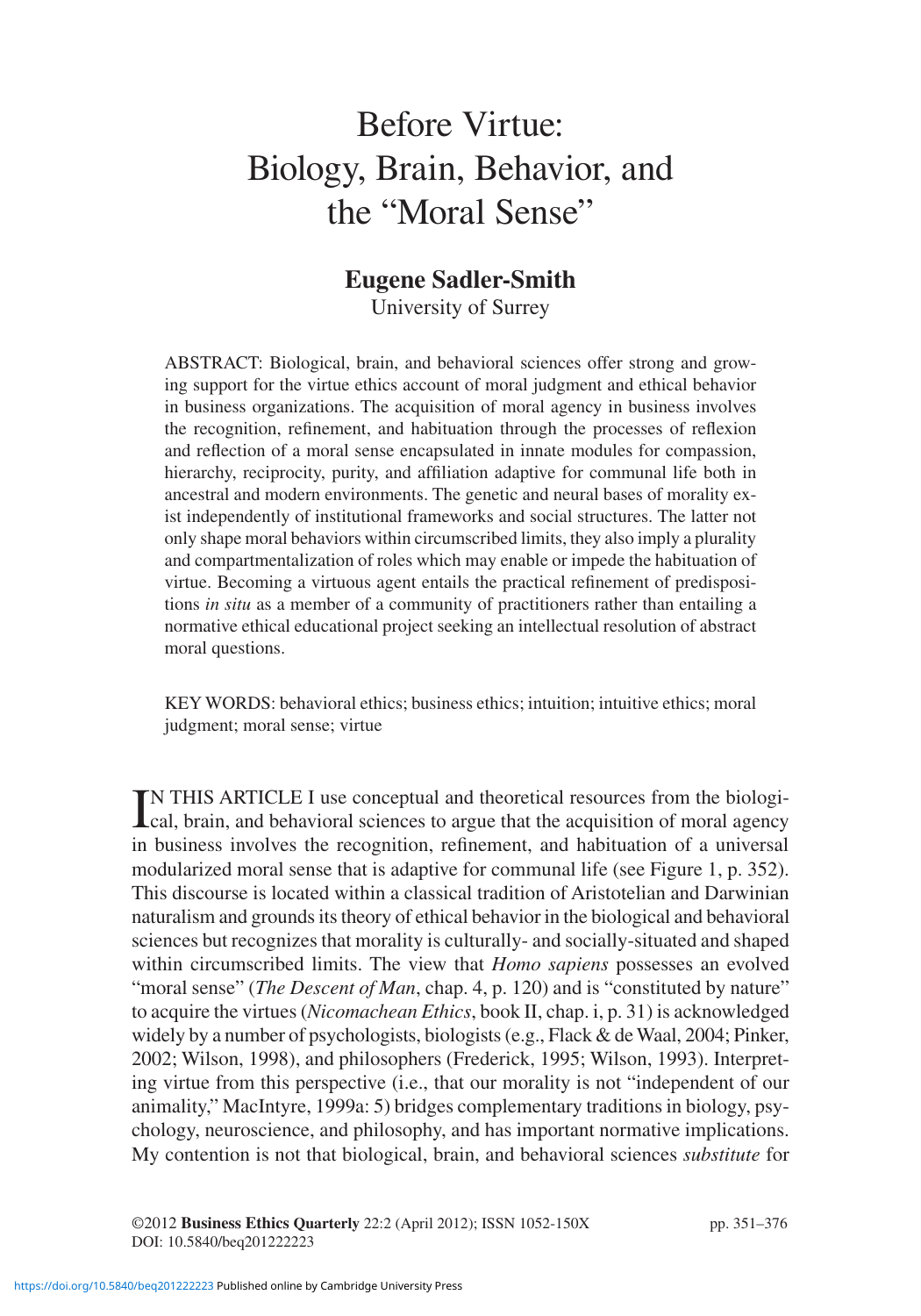ethical discourse, rather they offer strong and growing support *for* the virtue ethics account of moral judgment and ethical behavior in business organizations *against* rival claims (see Oakley & Cocking, 2001).



Figure 1: Conceptual framework for moral metacognition

Business ethics and business schools' ethics curricula have been resistant towards and slow to accommodate new scientific ideas (Messick, 2004). Indeed more generally the socio-biologist Edward O. Wilson<sup>1</sup> considered it "astonishing" (1998: 283) that the scientific study of ethics has advanced so little since the nineteenth century, and argued that further scientific progress in the moral domain rests on paying attention to: (1) defining the moral sentiments; (2) studying the genetics of the moral sentiments and their development in terms of the history of ethical systems and the cognitive moral development of individuals living in different cultures; (3) exploring the 'deep history' of the moral sentiments and why they exist at all. Frederick (1995) described the moral sense as an evolutionary under-layer on which socio-cultural ethical systems, principles, and rules are "*subsequently* built up" (290, emphasis added); to this extent the moral sense comes *before virtue*. Notwithstanding these various claims, there is a strong caveat: acceding to the view that *Homo sapiens* possesses an innate moral sense ('innate' meaning "organized in advance of experience" rather than "un-malleable," see Graham, Haidt, & Nosek, 2009: 1031) does not entail that people are "innately good," rather their evolved nature predisposes them to be "potentially good" with respect to the life of the communities of which they are a part (Wilson, 1993: 12).

The article is organized as follows: I begin by outlining the need for a scientific account of virtue and argue that recent developments in the brain and behavioral sciences offer one possibility for such an account; the Darwinian tradition of the 'moral sense' is discussed from the perspective of the universal basic moral ground rules as adaptations for group living; the origins of these biological adaptations are explicated in terms of an innate 'modularity of morality' juxtaposed alongside a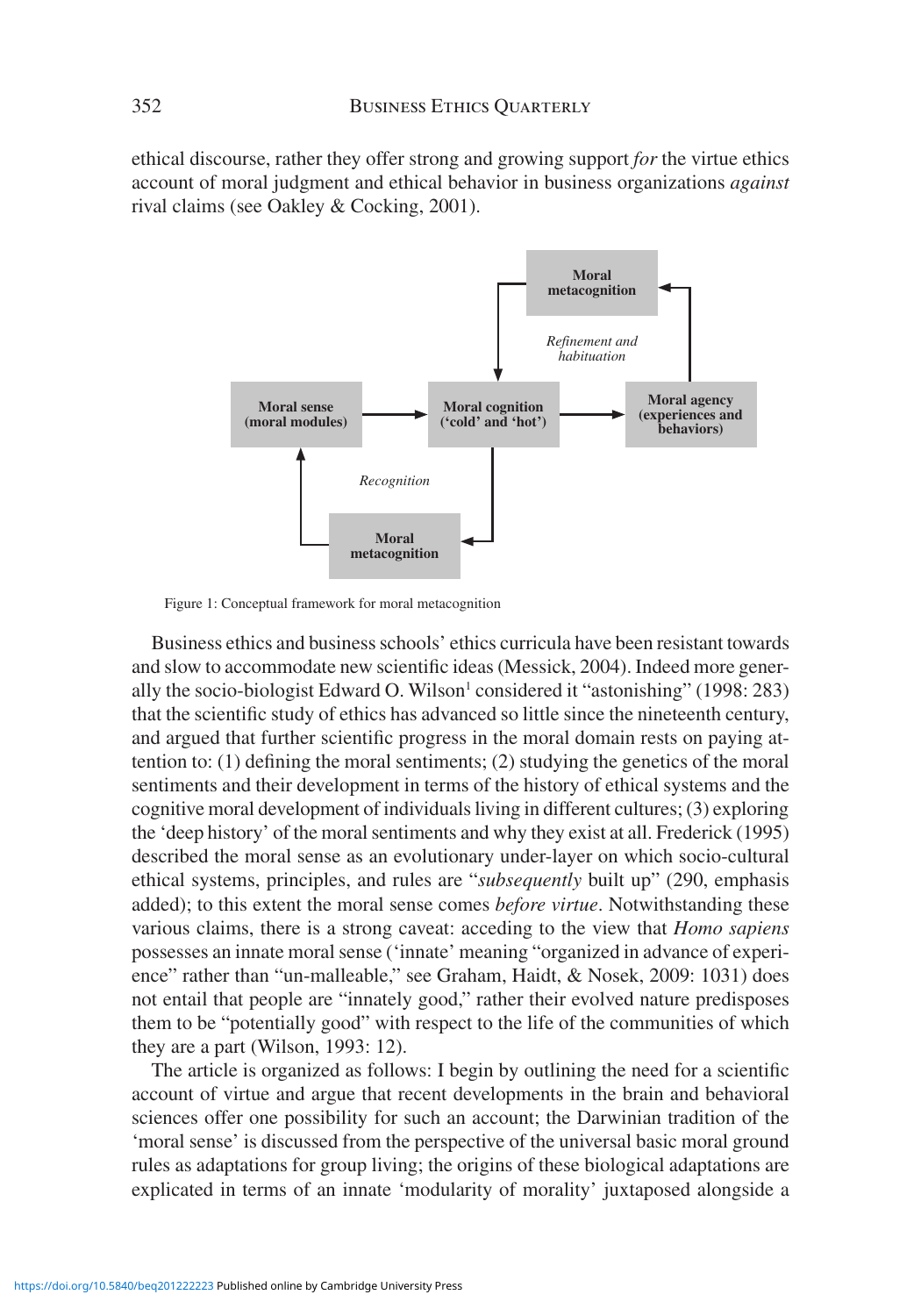psychological account of moral judgment based on complementary systems of reflective and reflexive processing; the ways in which relevant features of institutions and social structures interact with and impact upon a modularized and reflective/reflexive morality are outlined; finally the article concludes with a consideration of the normative implications of these arguments from the point of view of moral learning and moral metacognition. The article contributes to the understanding of virtue ethics by offering an integrative perspective which bridges a number of disparate traditions.

## 1. BACKGROUND AND AIMS

The Aristotelian tradition of virtue ethics, in which intellectual virtues are learned but moral virtues are acquired by habit, is not only an appropriate subject of study for business ethics researchers, it is also an important practical issue for leaders and managers who are concerned with the question of how to be a morally virtuous agent. In this view moral agency is concerned with what it is "to *be* a particular kind of human being" (Weaver, 2006: 341) and with those aspects of moral character that enable a person to achieve some end (*telos*) which has intrinsic rather than purely instrumental value (Moore, 2005). The virtue perspective applied to business posits that the character of a moral agent is infused with virtuous qualities and strengths that are inherently good, for example, confidence, courage, humanity, justice, optimism, resilience, temperance, transcendence, and wisdom (Dutton, Roberts, & Bednar, 2010). Mutual dependence in business organizations, as in any other social group involves generosity towards others (Halliday & Johnson, 2009), moreover trustworthiness, sympathy, and fairness can serve to maintain and enhance organizations' reputations, and create business opportunities and thereby be pursuant of both intrinsic and instrumental ends (Maitland, 1997).

Virtuous behavior in business organizations is a practical matter at the nexus of biological, psychological, and socio-cultural factors: "the more we know about how people actually behave in organizations [and why they do] the richer and more informed our moral judgments, and more important, our decisions will be" (Solomon, 2003: 49). Kantian<sup>2</sup> and utilitarian ethics with their emphasis on "dispassionate abstract" moral reasoning (Bandura, 2002: 102) resonate less well than does virtue ethics with biological, brain, and behavioral scientific accounts of how people actually think, decide and act (i.e., through a blend of purpose, disposition, affect, cognition, and social engagement). Both David Hume and Adam Smith observed that human morality is subject to the powerful influence of affect, and not governed solely by abstract, intellectual rules and rational processes devoid of emotion (*contra* Kant, see Flack & de Waal, 2004). Within the virtue tradition itself virtues are not only behavioral and cognitive they are—as observed by MacIntyre in his foundational work *After Virtue* (1981)—also affective: "virtues are dispositions not only to act in particular ways but also to *feel* in particular ways" (MacIntyre 1985: 149 emphasis added). An acknowledged limitation of evolutionary psychological accounts of morality (e.g., Cosmides & Tooby, 2004) is the overreliance placed on "purely cognitive rather than emotive [i.e., affective] mechanisms" (Messick, 2004: 131). It is the latter and not the former which provide human beings with a sharply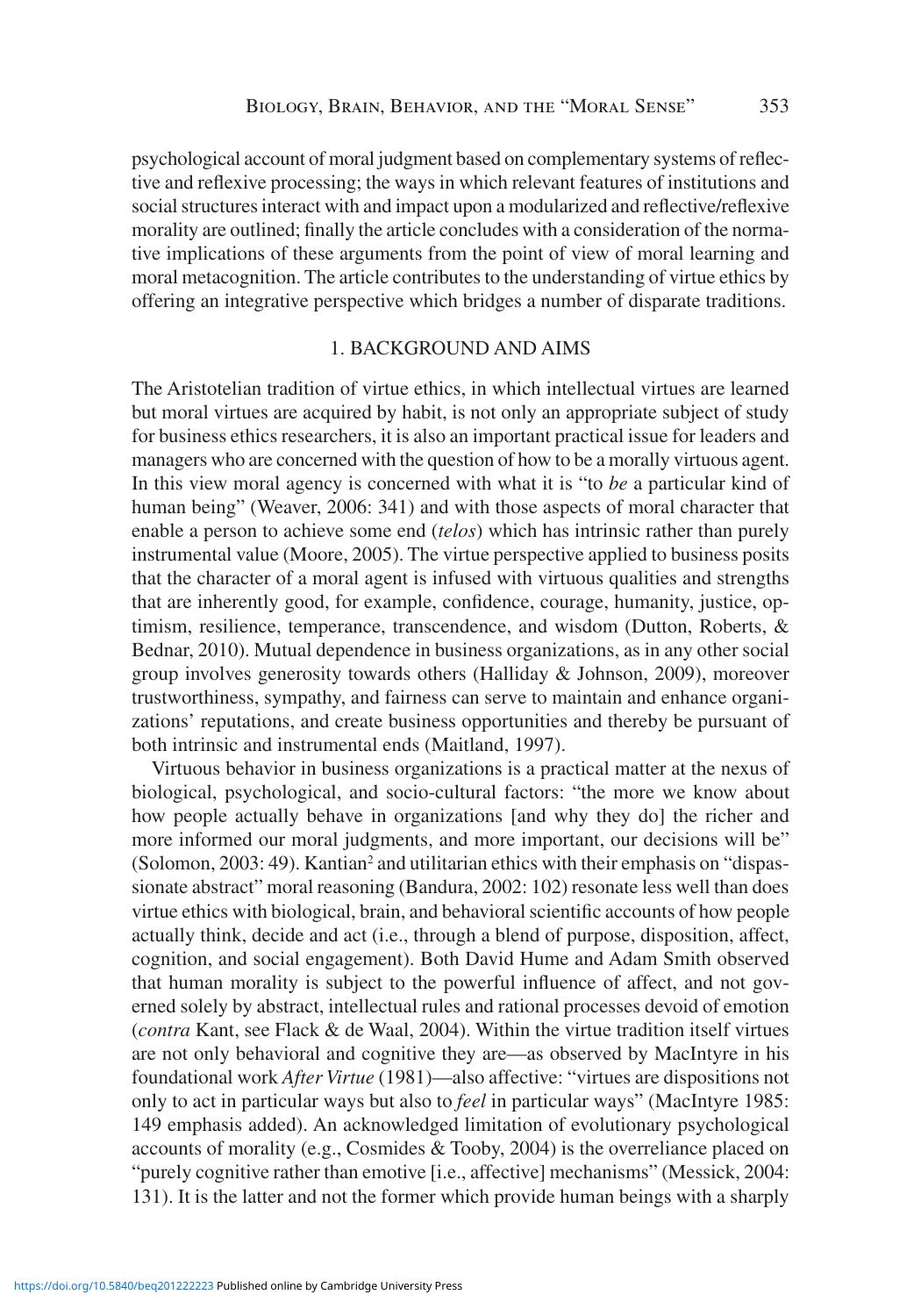focused evaluative lens through which they are able to judge effortlessly and quickly (i.e., instinctively) the actions (e.g., cheating or free-riding behaviors) of others.

Cognition, within the biological and behavioral tradition (including moral cognition) is not cold, calm, and dispassionate; instead, feelings which are "just as cognitive as other percepts," "neither intangible nor elusive," and far from being a luxury are vital "internal guides" for decision making in complex judgmental situations (Damasio, 1994: xv). Indeed Haidt (2004) reasoned that when people dichotomize 'affect' and 'cognition' they actually but inadvertently refer to two kinds of cognition, 'hot' and 'cold.' Moreover, Sutherland and Hughes (2000) argued that given the accumulating evidence for the significance of affect and the attribution of moral cognition to specific brain regions (with the caveat that natural selection processes are the phylogenetic basis for brain structure but they do not directly create ethical behaviors, Wasieleski & Hayibor, 2009) it is hard to understand why so many philosophers "remain under the spell of Kant" and continue to argue that "morality requires a purely rational logic" based on universal rules (Sutherland and Hughes, 2000: 74).

In the same way that the study of reasoning in the brain and behavioral sciences has embraced the notions of 'hot' (i.e., emotionally salient) as well as 'cold' (i.e., emotionally neutral) cognitions (Goel & Dolan, 2003), the biology, neurology, and psychology of affect and emotion now are vital components of the scientific study of business ethics (Beugré, 2009; Reynolds, 2006; Sonenshein, 2007). The emergent field of neuroethics bridges philosophy and neuroscience, with concerns both for the neuroscience of ethics and the ethics of neuroscience in areas such as biomedical ethics (see Salavdor & Folger, 2009, for a review). Human morality is not a question of reason *or* affect; it is the outcome of a dual system of information processing that: (1) implicates reason *and* affect as sources of 'data' in moral agency and moral behaviors; (2) is grounded in brain structures which have arisen through the processes of natural selection. The potential contribution of virtue ethics to the management and leadership of business organizations may be better understood and virtue 'leveraged' more effectively by conjoining relevant and complementary aspects of biological (i.e., moral sense/moral instinct tradition) and psychological  $(i.e., dual theory of mind tradition)$  inquiry<sup>3</sup> within a view of moral learning as a socially-situated phenomenon (i.e., social learning traditions).

A substantive implication for modern business virtue ethics to be drawn from the scientific study of human cognition is that rationalist models of moral judgment can never succeed in capturing fully an embodied moral reasoning (Haidt , 2001). On the other hand a "scientifically burnished virtue theory along the lines advocated in the *Nicomachean Ethics*" offers a much closer approximation to how humans actually moralize (Casebeer & Churchland, 2003: 189). This harks back to Hume who, even though he relied on an artificial and empirically inadequate dichotomy between 'passion' and 'reason' (Sutherland & Hughes, 2000), was much closer to modern biological and psychological accounts than many of his contemporaries. And, as Adam Smith pointed out in *The Theory of Moral Sentiments* (1759), moral distinctions are derived "not from pure abstract reasoning alone, but from a moral sense" (Arnhart, 1998: 70). More broadly, and unlike its rival moral philosophical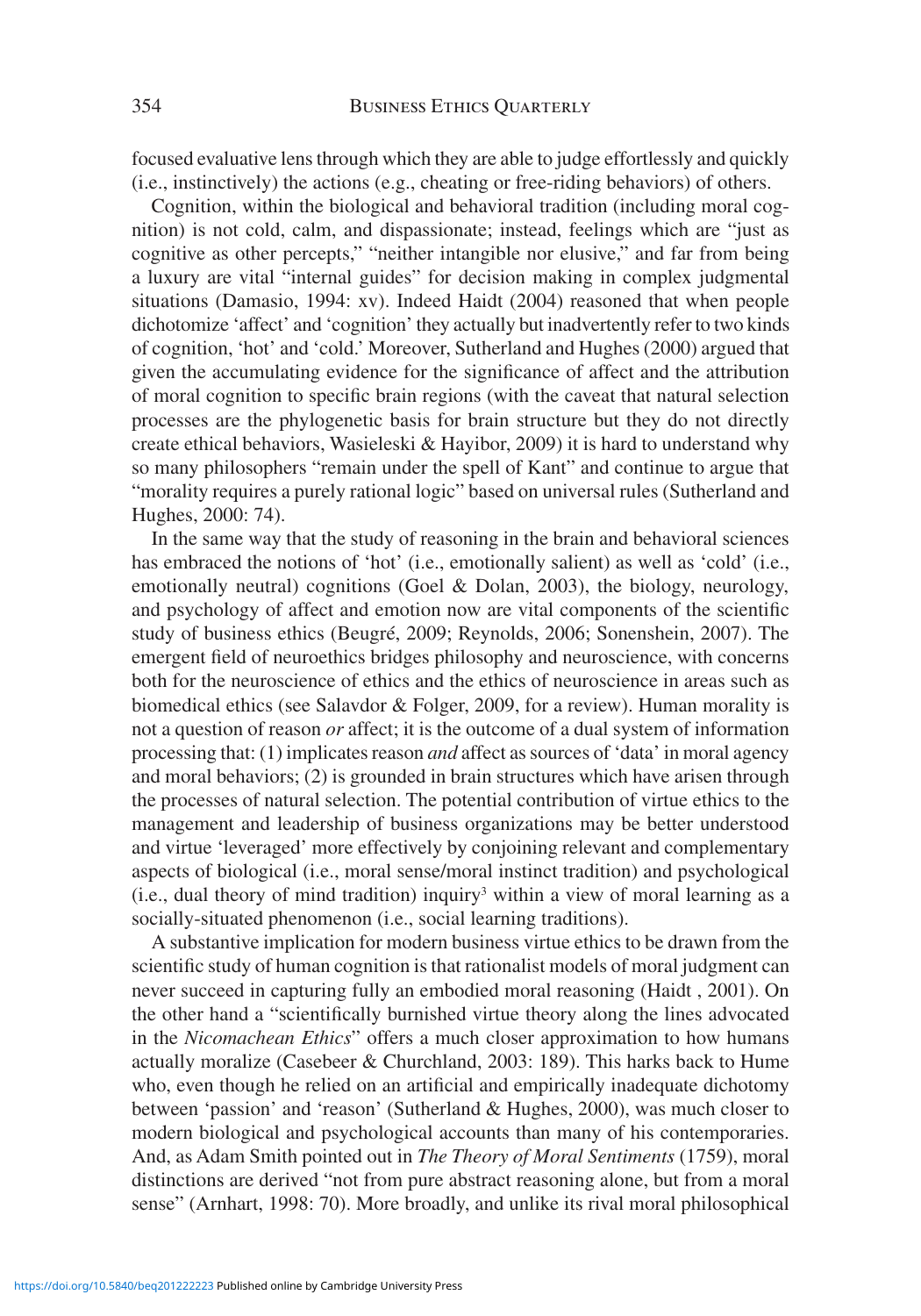traditions, virtue ethics not only is a line of philosophical inquiry that ought not be pursued in isolation from the biological and behavioral sciences, it is uniquely placed amongst moral philosophies to form a bridge to these other traditions making new extensions possible (see Solomon, 2004b). It is perhaps ironic therefore that MacIntyre bemoaned the irredeemable fragmentation of disciplines in modern scholarship and the losses of "any large sense of and concern for enquiry into the relationships between disciplines" and "the conception of disciplines as contributing to a single shared enterprise" (MacIntyre, 2009: 174). MacIntyre called for an integrated account of the unity of 'being human' from physicists, chemists and biologists, historians, economists and sociologists. Given that evolution has equipped *Homo sapiens* with a moral cognition that is indisputably affect-laden it would not be unreasonable to add behavioral and brain scientists to MacIntyre's list.

#### 2. THE DARWINIAN MORAL SENSE

An innate moral sense predisposes *Homo sapiens* to specific types of virtuous behaviors which are conducive to communal living, but the particular expression of the moral sense is shaped by developmental, contextual, social, and cultural forces (Arnhart, 1998; Frederick, 1995; Wilson, 1993). In elaborating this argument, I shall begin by outlining an evolutionary account for moral behavior based on the concept of an evolved 'moral sense' or 'moral instinct,' postulated as adaptive for inclusive fitness in ancestral (proper<sup>4</sup>) environments and relevant to an understanding of intuitive moral judgment and moral agency in modern (actual) environments. The roots of this tradition may be traced at least as far back as Adam Smith, but most notably to Darwin and *The Descent of Man, and Selection in Relation to Sex* (first published 24 February 1871). Darwin described the 'moral sense' (the title of the fourth chapter of *The Descent of Man*) as the "most noble of all the attributes of man" (120) accounting for his [*sic*] 'social virtues,' and an innate sense of fairness on the presupposition that

primeval man, at a very remote period, was influenced by the praise and blame of his fellows. . . . [M]embers of the same tribe would approve of conduct which appeared to them to be the general good, and would reprobate that which appeared evil. To do good unto others—to do unto others as ye would they should do unto you—is the foundation stone of morality. (Darwin 1874: 131)

The Darwinian 'moral sense' is part of a tradition of empiricism and naturalism with a lineage through Hume, Smith, and Hutcheson reaching back to Aquinas, and ultimately Aristotle (Sutherland & Hughes, 2000) summarized by Arnhart (1998) thus: (1) the good is the desirable; (2) only human beings can pursue happiness as a deliberate conception of the fullest satisfaction of their desires; (3) only human beings have the capacities for reason and language that allows them to judge moral actions in the light of previous experiences and future projections; (4) human beings are social and political animals, and their affective, cognitive, and conative capacities are fulfilled in social and political life; (5) the fulfillment of *Homo sapiens*' moral potential requires social learning, habituation, and the exercising of prudential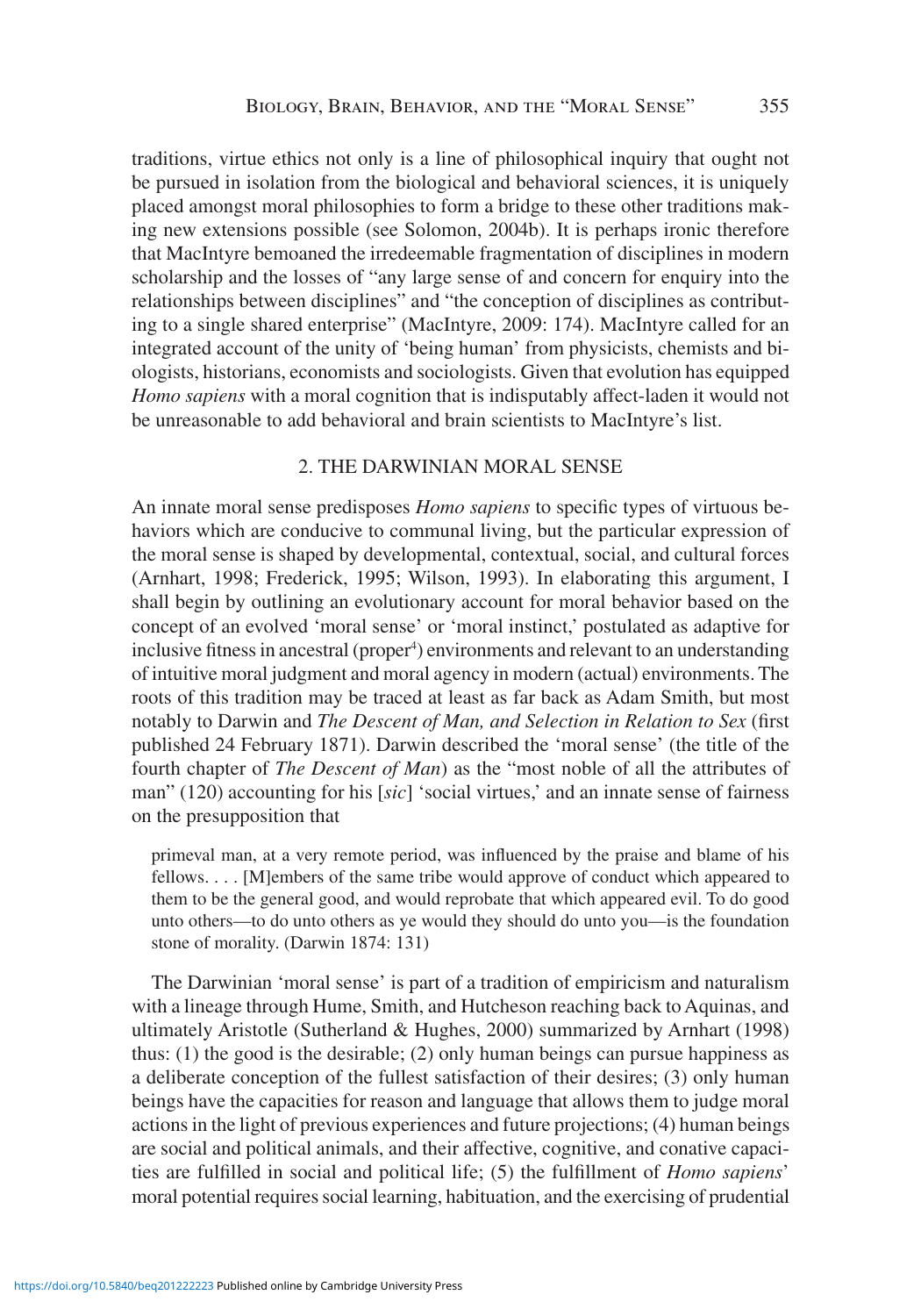judgments with regard to the needs and social practices of the group; (6) consciousness allows human beings not only to reflect upon and understand their own moral cognitions, i.e., think about them, make sense of them and be consistent (Hartman, 2004), but also to formulate what is right and wrong and act in accordance with those conceptions.<sup>5</sup>

From an evolutionary perspective these assertions make sense if for no other reason than because *Homo sapiens* is the most gregarious of all the primates,<sup>6</sup> therefore individual survival in ancestral environments was entwined inextricably with the existence and flourishing of 'the tribe.' At the most fundamental level genes, the biological bases of behavior, are programmed to replicate themselves, and in this respect the organisms that house them have been depicted as nothing more than 'gene survival machines' (Dawkins, 1989). However, members of *Homo sapiens*' social groups in ancestral environments were likely to be both genetically related and unrelated. Therefore any explanation of morality which implicates behaviors such as altruism and reciprocity towards non-kin requires also a 'non-selfish' (i.e., cooperative) explanation (Midgley, 2010a). Indeed, in the foreword to the 30th anniversary edition of *The Selfish Gene* and in something of a *volte face*, Dawkins acknowledged that a "good alternative" to the book's chosen title "would have been *The Cooperative Gene*" (Dawkins, 2006: ix).

At an early stage in human evolution cooperative behavior probably became adaptive to the extent that groups which were able to band together in order to forage, hunt, and defend themselves "were more likely to survive than were solitary individuals" (Wilson, 1993: 70). Across history and cultures human beings exhibit altruistic behaviors ("selfishness in disguise," Dawkins, 1989: 4) in acts of apparently "unnecessary kindnesses" (Nicholson, 2000: 183). From the perspective of the individual gene, fitness is inclusive (i.e., extends to the group of individuals which share a particular gene in common) and the value of altruistic behavior towards kin is clear: if kin survive the chances of the information encapsulated in a given genetic code surviving and being passed on are greatly increased. But what is less easily accounted for is altruistic (i.e., unselfish) behavior towards non-kin (i.e., genetically unrelated) members of one's immediate social group, and to an even greater extent, kindness and altruism towards strangers.

Biologists have explained this phenomenon in terms of a variety of processes that enable cooperative group living (see Wasieleski & Hayibor, 2009: 592–95): (1) *reciprocal altruism*: mechanisms for providing benefits to non-kin will persist so long as help is reciprocated at some point in the future; (2) *social contract theory*: social exchanges are controlled by social contract information-processing algorithms which enable individuals to monitor and maintain mutually beneficial social relationships, e.g., intuitively detecting cheating, or potential cheating, behaviors; (3) *social dominance practices*: emergence of dominance hierarchies and the development of group norms (i.e., conventions and culture) serve to maintain group cohesion; (4) *cooperative coalitions*: exercising punitive sanctions against non-cooperative behavior, e.g., identify, punish and discourage 'free-riding' in the group. Given that cooperative individuals tend to live longer and have more offspring, those genes which predisposed individuals towards cooperation, reciprocity and altruism came to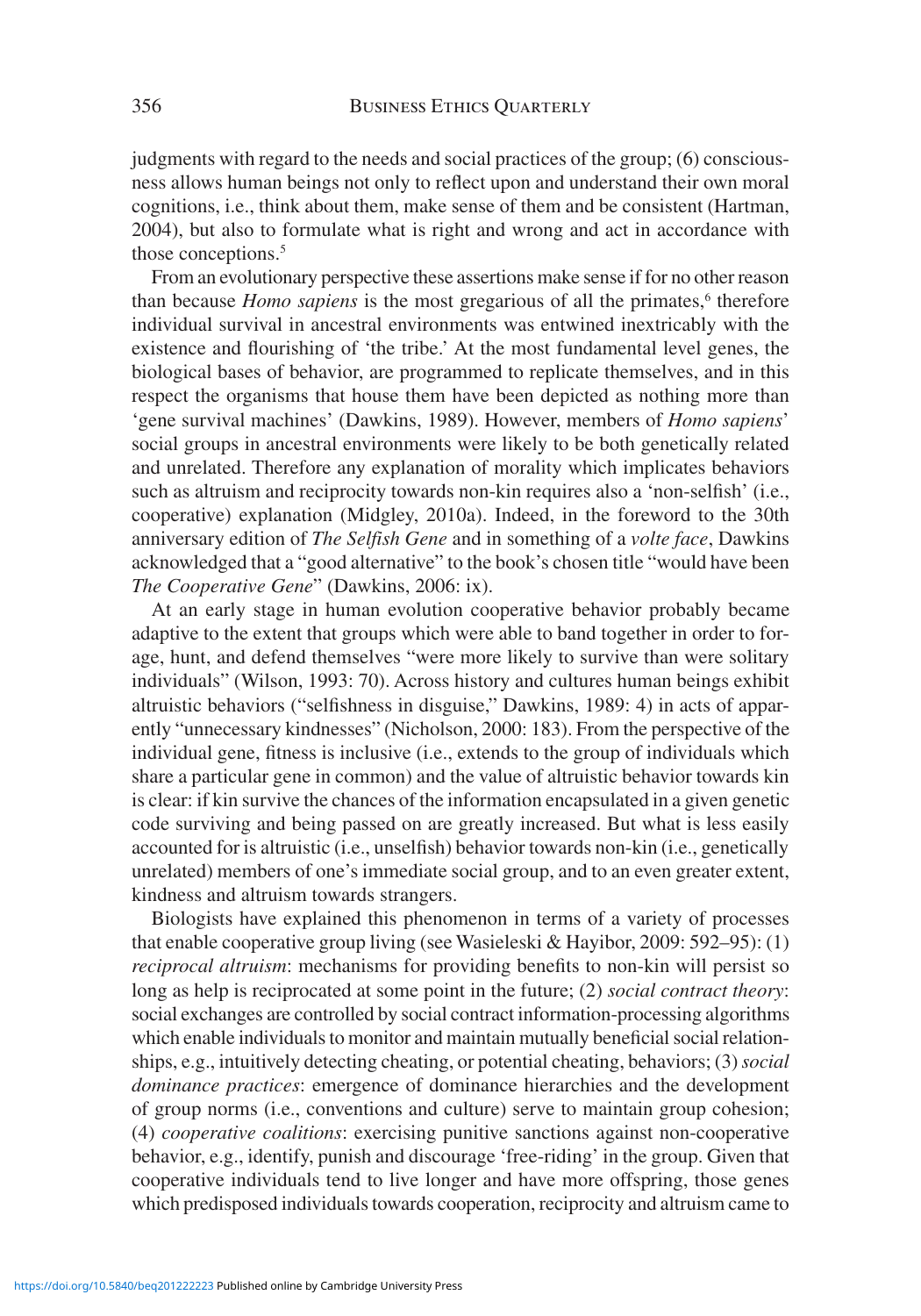predominate in the population (Dawkins, 1989; Wilson, 1998). Hence selfish genes had to be unselfish enough to predispose group-living hominids to engage in cooperative behaviors towards non-kin as well as kin (e.g., in food sharing, or defending the group). Put simply: the extreme view of self-interest and competition within species promulgated by "pseudo-Darwinists" would create a society that was "not just nasty, but also unworkable" (Midgley, 2010b: 38), hence for a group-living and "intensely social" (Haidt, 2004: 286) primate such as *Homo sapiens* such a society could never have been created (i.e., evolved) in the first place, and is nothing less than a denial of the Darwinian view of human nature.

Communal living is a vital aspect of *Homo sapiens* nature, and 'evolutionary altruism' is compatible with 'Aristotelian altruism': "altruism isn't self-sacrifice; it's just a more reasonable conception of the self, as tied up intimately with community, with friends and family who may, indeed, count (even to us) more than we do" (Solomon, 2004a: 1025). The moral systems of thinking, feeling, and acting that codify and enact these 'instincts' are co-decided by biology ("nature") and society ("nurture") (Wasieleski & Hayibor, 2009: 588). In this respect moral capacity is analogous to linguistic capacity (cf. Chomsky):7

[I]n the same way we are born with a moral capacity, and a strong tendency to absorb the moral values of our social environment, but we are not born with a moral code in place. The filling-in is done by the social environment often dictated by the demands of the physical environment. (Flack & de Waal, 2004: 32)

Patterns of profound similarity with regard to 'moral capacity' have been observed by scholars working across disparate fields (Frederick, 1995). Proponents of 'positive psychology' such as Seligman (2002) have, independently of evolutionary biologists (e.g., Hauser, 2006) and social psychologists (e.g., Haidt, 2001), distilled their own set of 'virtues' which appear to be widely endorsed (e.g., found in Confucianism and Christianity). These attributes vary in their details and expression according to the social, cultural, and institutional complexes in which they are developed and expressed (e.g., 'humanity' in Confucius is not identical with *caritas* in Aquinas [Seligman, 2002]). See also Haidt's (2001) social intuitionist model of moral reasoning, and Blum's (1998: 233) discussion of how communities "tell us how to apply our general moral principles to the world." Furthermore, virtue-based intellectual and moral principles are to be found in Buddhism's 'eightfold path': wisdom (right view and intention); ethical conduct (right speech, action, and livelihood); mental development (right effort, mindfulness, and concentration). Indeed, P. R. Lawrence has proposed that the universality of the moral sense could be tested by systematically examining the "basic moral ground rules" (Lawrence, 2004: 63) taught by all religions since these show ostensibly a high degree of similarity. Additionally, business ethicists such as E. D. Scott (2002) and environmental virtue ethicists such as L. van Wensveen (2005) have suggested other relevant virtues in their respective domains which appear also to connect to a set of 'universals.' Table 1 offers a comparison of selected systems of virtues from a variety of historical, philosophical, scientific, and cultural traditions that appear to "generate general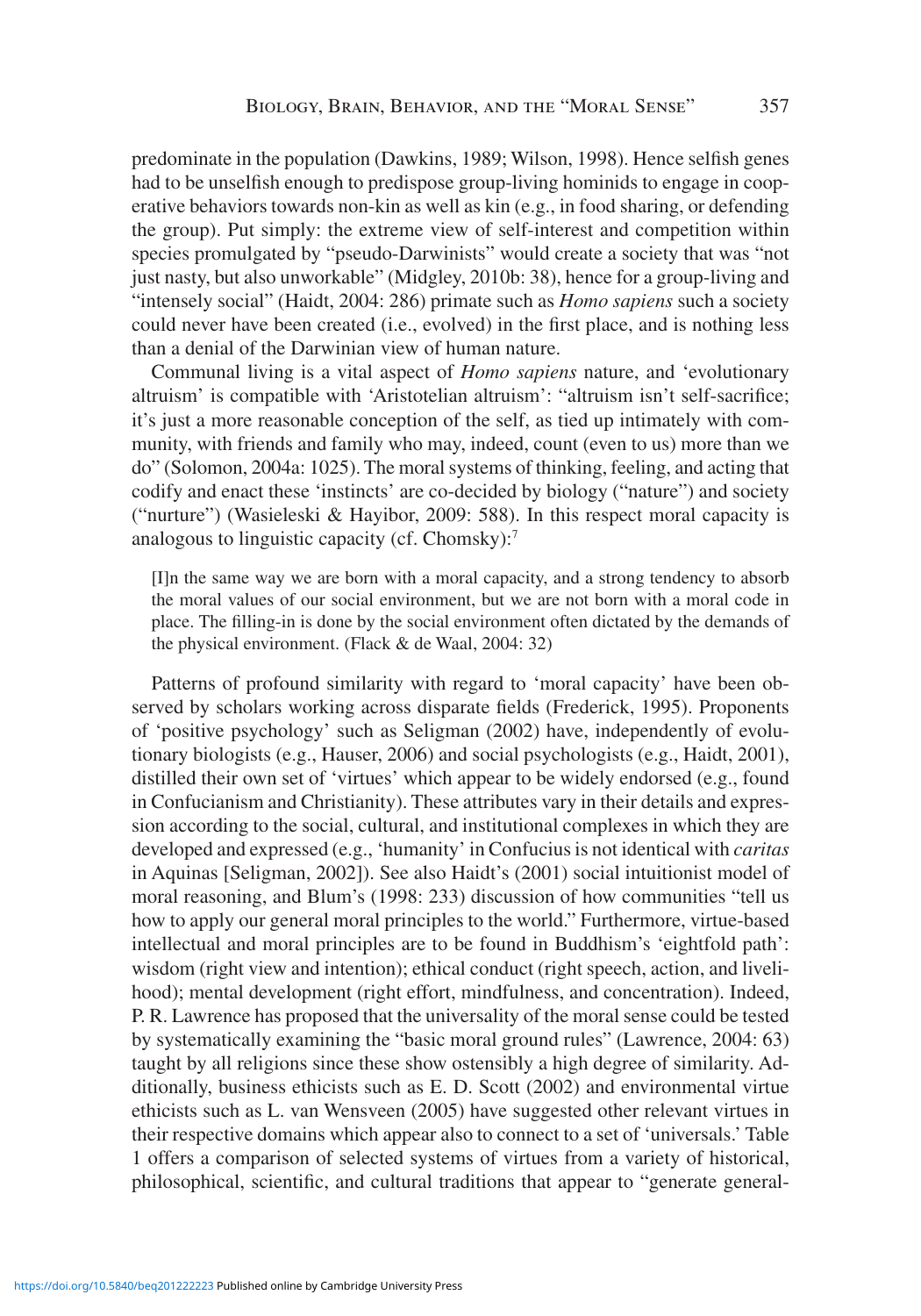ized characterizations of virtue that hold across different social settings" (Weaver, 2006: 343). Morality has bio-culturally based widely-shared attributes and recent developments in biological, brain and behavioral sciences depict a modularized morality 'wired into' *Homo sapiens* by nature.

Table 1: Summary and examples of virtues, moral modules, signature strengths, organizational moral values, and environmental virtues.

| PHILO-<br><b>SOPHICAL</b>                                                                | <b>SPIRITUAL</b>                                                                  | <b>BIOLOGICAL</b>                                                                                            | <b>PSYCHO-</b><br><b>LOGICAL</b>                                    | <b>ORGANIZA-</b><br><b>TIONAL</b>                                    | <b>ENVIRON-</b><br><b>MENTAL</b>                           |
|------------------------------------------------------------------------------------------|-----------------------------------------------------------------------------------|--------------------------------------------------------------------------------------------------------------|---------------------------------------------------------------------|----------------------------------------------------------------------|------------------------------------------------------------|
| <b>Moral Virtues</b><br>(Nicomachean<br>Ethics, Appen-<br>dix 1. Aristotle<br>1953/2004) | <b>Buddhist Eight-</b><br>fold Path<br>(see Goenka,<br>1993)                      | <b>Moral Modules</b><br>(five founda-<br>tions theory of<br>intuitive ethics)<br>(Haidt & Jo-<br>seph, 2004) | Virtue Clusters<br>(positive)<br>psychology)<br>(Seligman,<br>2002) | Organizational<br><b>Moral Values</b><br>(Scott, 2002)               | Environmental<br><b>Virtues</b><br>(van Wensveen,<br>2005) |
| Courage<br>Temperance                                                                    | Wisdom: right<br>view and inten-<br>tion                                          | Suffering<br>Hierarchy                                                                                       | Wisdom and<br>knowledge                                             | Organizational<br>justice                                            | Care<br>Respect                                            |
| Liberality                                                                               | Ethical conduct:<br>right speech,<br>action, and<br>livelihood<br>Mental develop- | Reciprocity                                                                                                  | Courage<br>Humanity and                                             | Honest<br>organizational<br>communication<br>Respect for<br>property | Love                                                       |
| Magnificence<br>Magnanimity                                                              |                                                                                   | Purity<br>Affiliation                                                                                        | love<br>Justice                                                     |                                                                      | Compassion<br>Reverence                                    |
| Proper ambition                                                                          | ment: right<br>effort, mind-                                                      |                                                                                                              | Temperance                                                          | Respect for life                                                     | Humility                                                   |
| Patience                                                                                 | fulness, and<br>concentration                                                     |                                                                                                              | Transcendence                                                       | Respect for<br>religion                                              | Creativity                                                 |
| <b>Truthfulness</b>                                                                      |                                                                                   |                                                                                                              |                                                                     |                                                                      | Hope                                                       |
| Wittiness                                                                                |                                                                                   |                                                                                                              |                                                                     |                                                                      | Sensitivity                                                |
| Friendliness                                                                             |                                                                                   |                                                                                                              |                                                                     |                                                                      |                                                            |
| Modesty                                                                                  |                                                                                   |                                                                                                              |                                                                     |                                                                      |                                                            |
| Righteous<br>indignation                                                                 |                                                                                   |                                                                                                              |                                                                     |                                                                      |                                                            |

#### 3. THE MODULARITY OF MORALITY

The roots of the morality and universal sense of right and wrong which nature 'built into' the mind of *Homo sapiens* were attributed by Hauser (2006) to a number of innate, instinctive, and intuitive moral principles and processes. These may have evolved as result of increased gregariousness in the shift towards living in relatively large social groups that occurred in response to environmental changes during the Pleistocene<sup>8</sup> (see Mithen, 1996). Hauser favors the view that nature pre-loads abstract rules or principles for moral conduct (such as the principles underlying justice as fairness), but that it is nurture that "sets the parameters and guide[s] us towards the acquisition of particular moral systems" (Hauser, 2006: 180). The brain comes wired with moral modules ("scripts engraved in the mind" and operative without conscious awareness, Hauser, 2006: 99), but differences in moral behavior arise as a result of the ways in which cultures 'use' the intuitive moral modules by relying more heavily on certain modules and less on others, and by assigning differing interpretations to the virtues associated with particular modules but within limits imposed by the modules (e.g., loyalty is grounded in the reciprocity module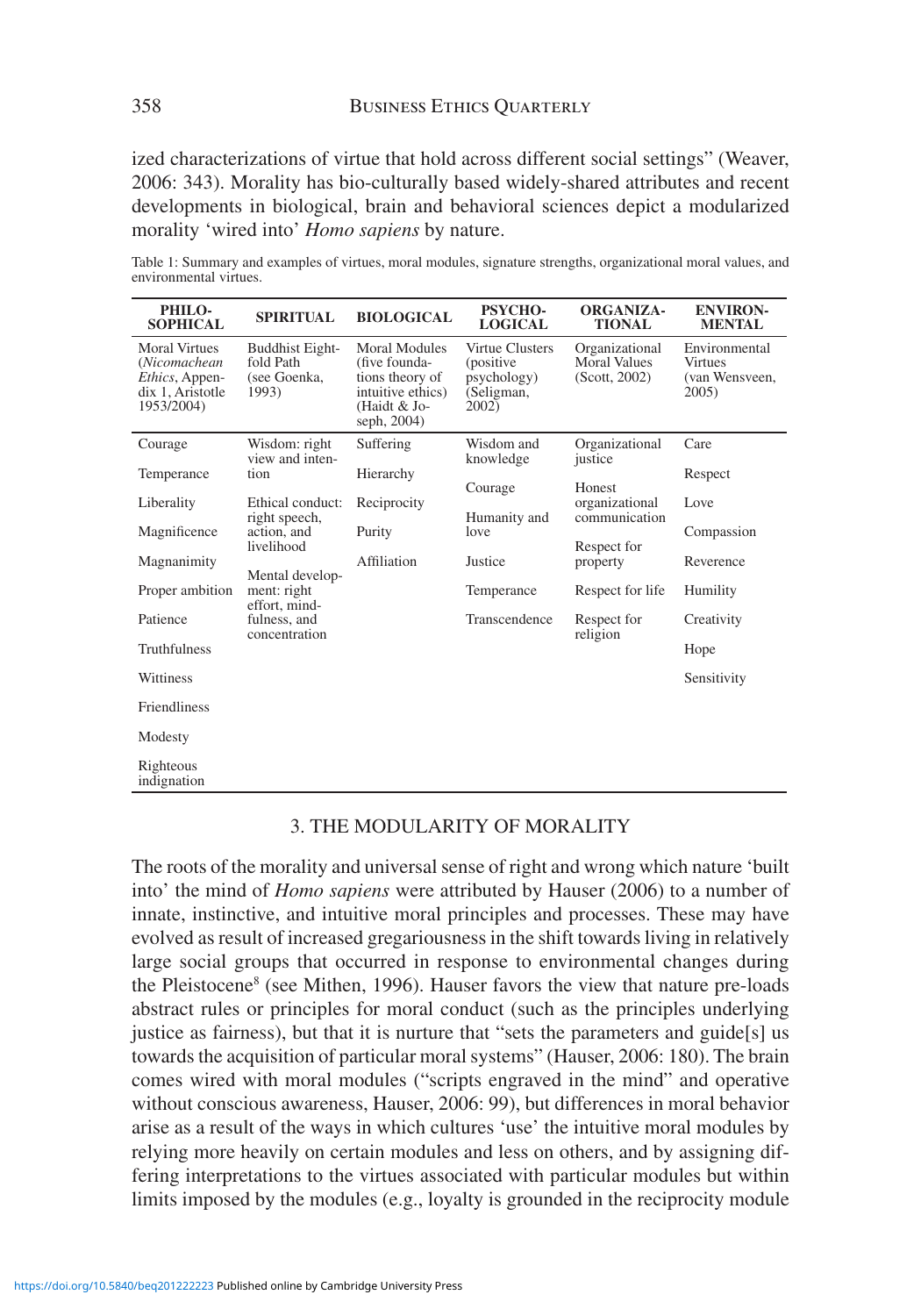but may manifest cross-culturally as loyalty to different groups) (Haidt & Joseph, 2004). For example, Graham et al. (2009) argued that relying on different sets of moral foundations offers an explanation of differences in moral judgment across the US liberal-conservative political spectrum. Hence, if morality is 'wired' into *Homo sapiens* then the wiring is 'soft' rather than 'hard,' i.e., the expression of morality encapsulated in moral modules is modified by developmental, contextual, and cultural factors, and may therefore be subject to refinement and habituation (Figure 1).

Haidt and Joseph (2004) proposed the existence of compassion (suffering), hierarchy, reciprocity and purity moral modules, but also speculated that there may be others, for example an 'in-group' module relating to innately prepared intuitions regarding co-residing kin (my preferred term for 'in-group' is 'affiliation'). These ideas were later formalized into a Moral Foundations Theory (MFT) (Haidt & Graham, 2007). Each MFT module has a proper domain, i.e., the problems that presented themselves for thousands generations over hundreds of millennia and to which the module was an adaption, and an actual domain i.e., "the set of all things in the world that *now* happen to trigger the module" (Haidt & Joseph, 2004: 60, emphases added). Each of these foundations is characterized by particular automatic affective responses of varying levels of intensity and differences in valence (for example, high and negative in the case of anger, and low and positive in the case of admiration). Intuitive responses associated with each module (i.e., moral intuitions or 'gut feelings') are evoked involuntarily in the actual domains of present-day environments. For example: in the business domain, exploitation of children in the labor markets of third world countries may automatically evoke feelings of compassion; abuse of executive power may evoke feelings of outrage; opportunities to cooperate in business ventures may evoke feelings of gratitude; industrial pollution may evoke feelings of repugnance; affective commitment to one's employing organization may evoke feelings of pride. Table 2 (p. 360) adapts and extends Haidt and Joseph's 'five foundations' framework (i.e., the MFT) to the business context and illustrates this with positive and negative examples for each of the respective modules.

Morality was not designed by nature to subjugate individual interests; instead it may be seen as a system that emerged out the interaction of the efficient and effective expression and resolution of individual and group interests (Flack & de Waal, 2004). Restraints are placed on deviance ("rogue behavior") by informal rules of the community, and serious deviances constrained by more formal rules which act to limit choice or punish deviation from innately specified and tacitly understood but culturally expressed rules (Lawrence, 2004: 75). Codes of business ethics that emphasize the value of honesty, empathy, or reciprocity may *advocate* 'natural' behaviors however they do not of themselves serve to *constrain* self-interest (Dobson, 2005) or constrain the potentially corrupting power of institutions. Much organizational moral discourse tends to fixate on the codification and enforcement of the ethical behaviors which are, or ought to be, observed in practice. However, even though codes of ethics may be one means of managing behaviors, they cannot legislate for the attitudes that people hold but do not articulate (Sandler, 2005) or the involuntary intuitions that they experience. Haidt and Joseph argued that "a virtuous person is one who has the *proper* automatic [i.e., intuitive] reactions to ethically relevant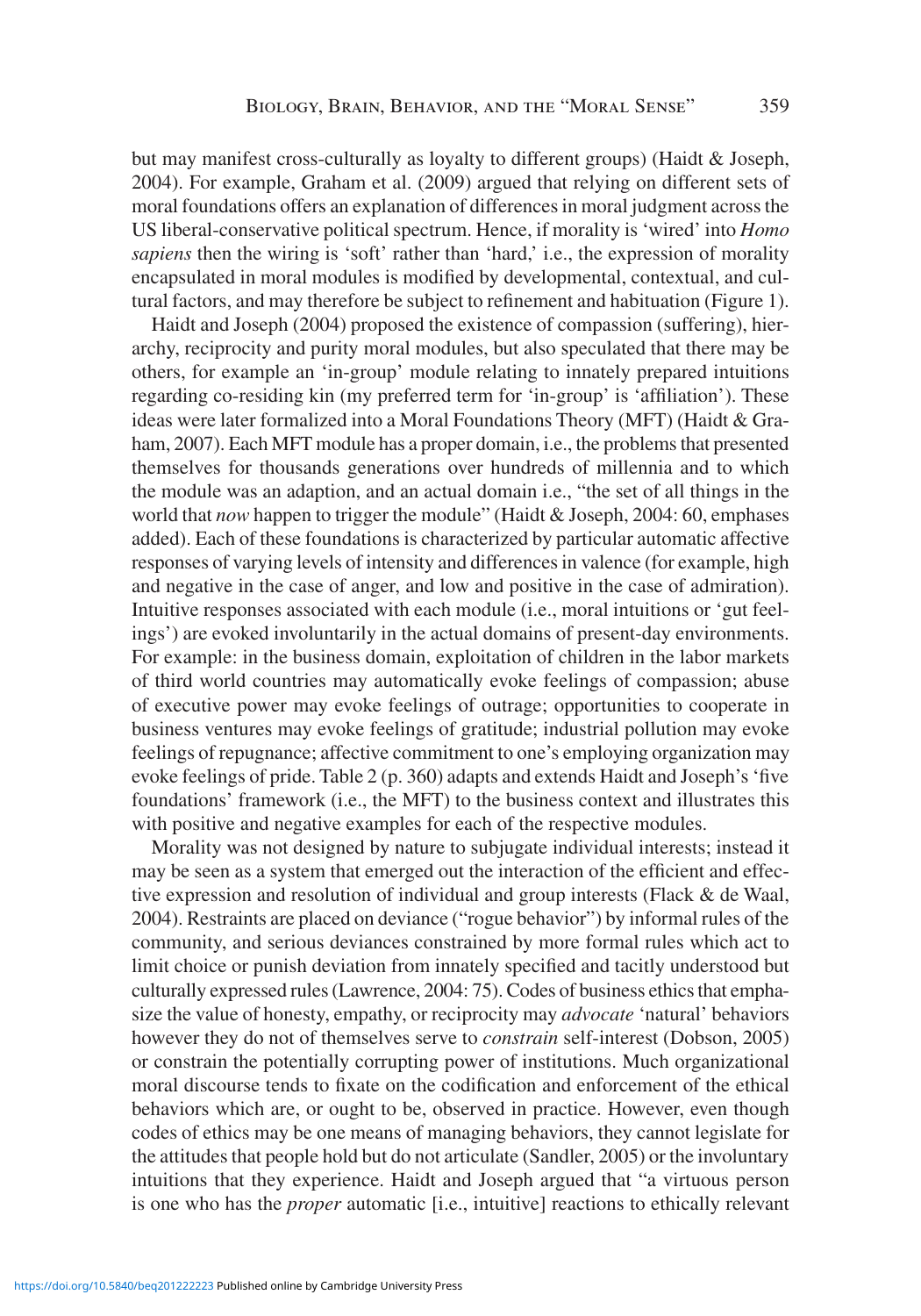|                                                                       | <b>INTUITIVE MORAL MODULES</b>                                                      |                                                                                                                  |                                                                                                     |                                                                                             |                                                    |  |  |
|-----------------------------------------------------------------------|-------------------------------------------------------------------------------------|------------------------------------------------------------------------------------------------------------------|-----------------------------------------------------------------------------------------------------|---------------------------------------------------------------------------------------------|----------------------------------------------------|--|--|
|                                                                       | Suffering/<br>Compassion                                                            | <b>Hierarchy</b>                                                                                                 | <b>Reciprocity</b>                                                                                  | <b>Purity</b>                                                                               | <b>Affiliation</b>                                 |  |  |
| Proper domain<br><i>(examples</i> )<br>from ancestral<br>environment) | Suffering and<br>vulnerability<br>of one's own<br>children:<br>Caring for<br>elders | Physical size<br>and strength;<br>Domination<br>and protection<br>against en-<br>emies/other<br>physical threats | Cheating versus<br>cooperation in<br>joint activi-<br>ties; Sharing<br>resources; Co-<br>sheltering | People with<br>diseases or<br>parasites; Waste<br>products; Rot-<br>ting or unclean<br>food | Kin attachment;<br>Tribe member-<br>ship; In-group |  |  |
| <i>Intuitive</i><br>affective<br>response                             | Distress:                                                                           | Admiration                                                                                                       | Resentment                                                                                          | Disgust                                                                                     | Pride                                              |  |  |
|                                                                       | Compassion                                                                          | Awe                                                                                                              | Humility                                                                                            | Repulsion                                                                                   | Antipathy                                          |  |  |
|                                                                       | Sorrow                                                                              | Fear                                                                                                             | <b>Bitterness</b>                                                                                   | Repugnance                                                                                  | Antagonism                                         |  |  |
|                                                                       | Sympathy                                                                            | Respect                                                                                                          | Generosity                                                                                          | Aversion                                                                                    | <b>Trust</b>                                       |  |  |
|                                                                       | Anger                                                                               | Intimidation                                                                                                     | Gratitude                                                                                           | Nausea                                                                                      | Loyalty                                            |  |  |
| Actual domain<br>(examples of<br>business<br><i>environments</i> )    | Labor market<br>exploitation                                                        | Leader-follower<br>relationships                                                                                 | Cooperative<br>ventures                                                                             | Industrial pol-<br>lution                                                                   | Team working                                       |  |  |
|                                                                       | Charitable acts                                                                     | Abuse of execu-<br>tive power                                                                                    | <b>Networks</b>                                                                                     | Occupational<br>and public<br>health                                                        | Affective<br>organizational<br>commitment          |  |  |
| Suggested<br>business<br>examples for<br>classroom cases              | Child labor in<br>clothing supply<br>chains                                         | Collective non-<br>compliance at<br>Enron                                                                        | Cooperative<br>relationships<br>amongst firms                                                       | Halal/Kosher<br>retailing and<br>restaurants                                                | Organizational<br>institutional<br>racism          |  |  |
|                                                                       | Bill and                                                                            | CEO Kelleher                                                                                                     | in Silicon<br>Valley                                                                                | Marketing of                                                                                | <b>SAS Busi-</b>                                   |  |  |

Table 2. Five intuitive moral modules, intuitive affective responses, domains (proper and actual), and business examples (positive and negative) (adapted from Haidt and Joseph, 2004: 59, with permission of MIT Press Journals)

events" (Haidt and Joseph, 2004: 61). In terms of the acquisition of such responses MFT is consistent with those social learning processes in which experience, implicit and explicit learning, and feedback gradually attune conscious and non-conscious cognition to the intuitive recognition of and response to relevant moral prototypes (Bandura, 2002; Lave & Wenger, 1991; Reynolds, 2006; Vygotsky, 1934). Without a sufficiency of practice the responses to prototypical triggers are automatic and fast, but may or may not be proper under the circumstances; with a sufficiency of the right kind practice, responses to prototypical triggers are not only automatic and fast (i.e., intuitive) but proper also (i.e., virtuous). In the Aristotelian and Darwinian tradition we are not born moral, but we are constituted by nature with a moral sense and the capacity to habituate the virtues in the domains identified by Haidt and Joseph (i.e., purity, reciprocity, affiliation, suffering/compassion, hierarchy). The actions which virtues require in a given context are learned from others; hence employees need 'teachers' such as bosses, co-workers, trainers, coaches, and mentors "who are themselves virtuous" (MacIntyre, 2009: 88).

"You scratch my back, I'll scratch yours

'pure' mineral waters

ness Analytics (*Fortune* Best 100 Companies to Work For)

Haidt and Joseph (2004) argued that moral modules were adaptive to the challenges faced by our forebears in ancestral environments, for example: prolonged infant dependence made it advantageous for mothers to be able to intuitively detect

Melinda Gates Foundation

at Southwest Airlines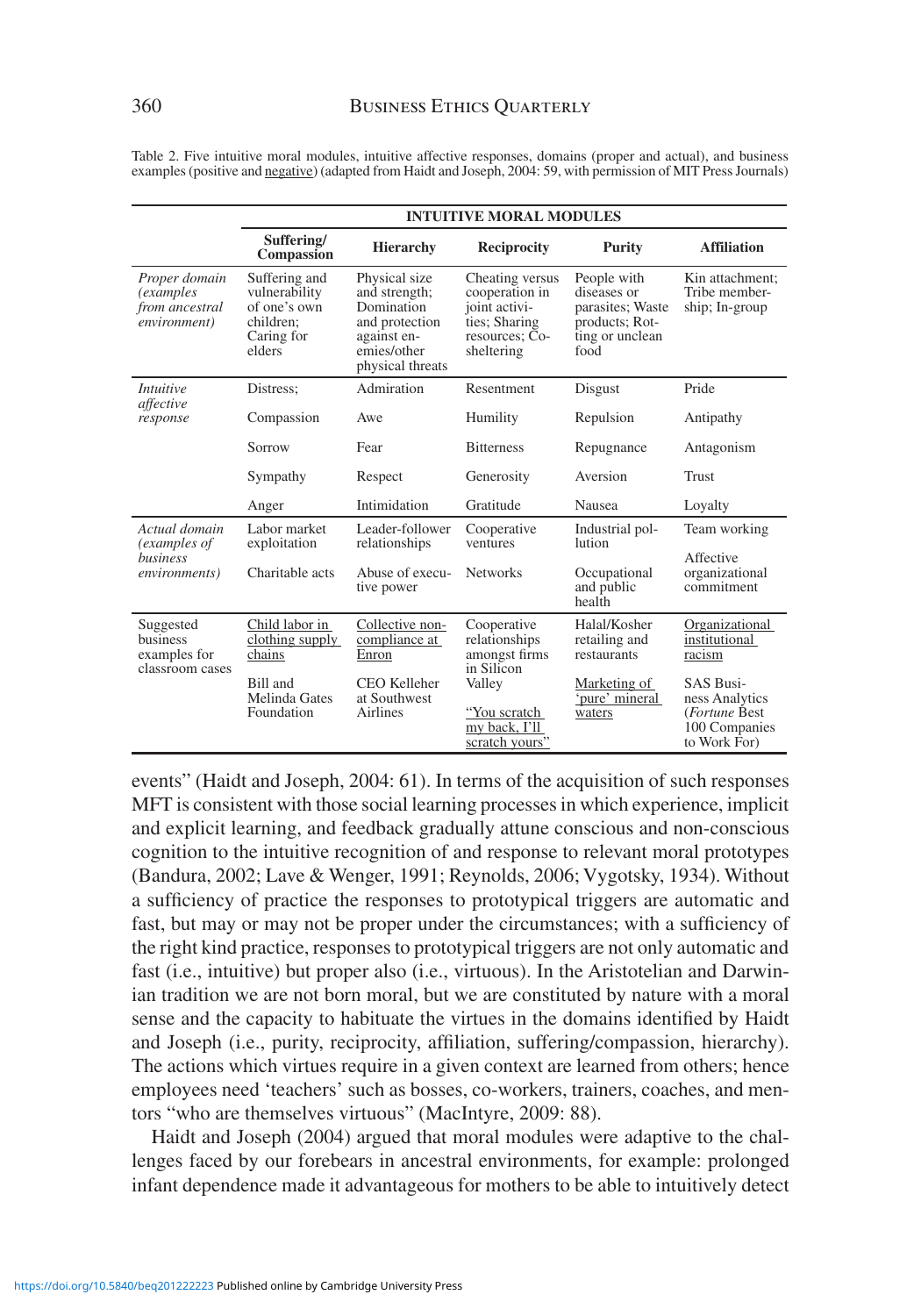suffering in their offspring; a favorable disposition towards hierarchy supported living in large social groups; reciprocity in social living brought benefits of cooperation with non-kin, repugnance towards dirty conditions militated against infections and parasites. Various studies (e.g., Bailey & Spicer, 2007; O'Neill & Petrinovich, 1998) offered support for the view that a general evolved 'moral nature' (i.e., moral sense) influences the resolution of certain ethical dilemmas as they arise in relation to group living (e.g., the trolley problem).<sup>9</sup> Such an attributes would be adaptive in that they served to enhance inclusive fitness (i.e., of all individuals in the group) and the likelihood of reciprocal altruism, and militated against non-reciprocation, for example by weeding-out cheating behaviors (Trivers, 1971). Natural selection in highly gregarious species (such as chimpanzees and *Homo sapiens*) favors altruistic behavior (Dawkins, 1989; Greene, 2003; Mithen, 1996; Trivers, 1971), but as Haidt and Joseph (2004: 58) noted, the hallmark of human empathetic and altruistic behavior, as opposed to that of a chimpanzee, is "third party concern: person A can get angry at person B for what she did to person C" and the potential for a response of compassion extends to that of the suffering of non-kin others (Haidt & Joseph, 2004). Recent findings suggest that brain processes dedicated to social cognition and specifically the representation of others' mental states play in an important role in moral judgment (Greene & Haidt, 2002).<sup>10</sup>

Insofar as moral behavior within the wider community is perceived and understood, social processes such as talking ('gossiping') about non-altruism and moral transgressions are adaptive to the extent that they enable individuals in a group to quickly and indirectly (i.e., efficiently) identify cheaters (i.e., we can *learn* vicariously who the cheaters are), to coordinate actions, and cooperate (Haidt & Bjorklund, 2007; Regan, 2007). The information processing mechanisms underlying these social transactions and interactions are deliberative and rational, as well as automatic and intuitive (Reynolds, 2006). MacIntyre noted that on occasion we do have to work-out by logical inference what someone else might be thinking or feeling, but he acknowledged also that we rely on "a primary and more fundamental interpretative knowledge of the thoughts and feelings of others which does not have and does not need inferential justification" (MacIntyre, 1999a: 14). From a 'modularity of mind' standpoint Bolender (2001) argued that mentally computing the relevant variables would, without the encapsulation of the necessary cognitive and affective functions into intuitive modules, be a potentially enormous computational task involving unrestricted memory search (i.e., imposing an impossible cognitive load on information processing). The moral sense affords the individual an autonomous and quick (i.e., intuitive) knowledge of what is just and fair, but moral knowledge has both conscious analytical-reflective ("conscious mental activity that consists of transforming information about people in order to reach a moral judgment") as well as a non-conscious intuitive-reflexive ("the sudden appearance in consciousness of a moral judgment . . . without any conscious awareness of having gone through steps of search, weighing evidence, or inferring a conclusion") components (Haidt, 2001: 818). These reflective/reflexive aspects of moral reasoning are theorized in dual-processing models of social cognition.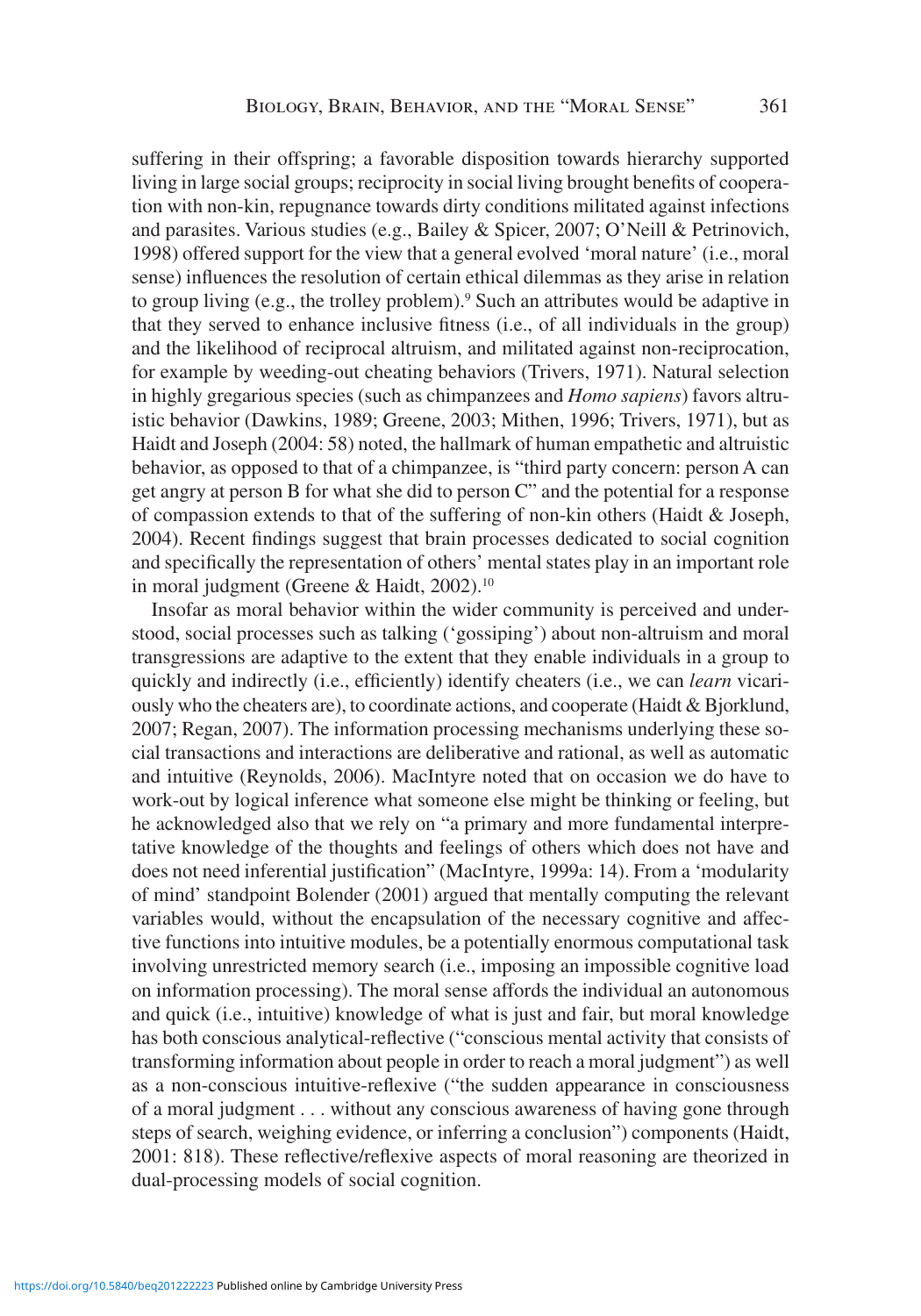### 4. REFLECTIVE AND REFLEXIVE MORAL REASONING

There has been substantial theoretical convergence within psychology on a view of human cognition comprised of specialist automatic systems and sub-systems capable of intuitive reflexive processing (including intuitive moral judgment), and general purpose deliberative systems and sub-systems capable of reflective analytical processing (including analytical moral reasoning) (Reynolds, 2006; Sonenshein, 2007). This dual conceptualization has a long tradition in psychology going back at least as far as William James (e.g., *The Varieties of Religious Experience*, 1902) and C. G. Jung (e.g., *Psychological Types*, 1921). It was re-invigorated a number of decades ago with renewed interest in the 'cognitive unconscious' and the notion of two parallel (dual) systems of information processing referred to generically as System 1 and System 2 (Bargh & Chartrand, 1999; Schneider & Shiffrin, 1977; Wilson, Lindsay, & Schooler, 2000). System 1 processes are contextually dependent, automatic, largely unconscious, associative, intuitive, implicit, and relatively undemanding of cognitive resources, fast-in-operation (i.e., quick and involuntary) but slow-in-formation (i.e., built-up and habituated over many years of experience and learning). System 2 processes are contextually independent, analytic, rule-based, explicit, more demanding of cognitive resources than their System 1 counterparts, slow-in-operation but fast-in-formation (for reviews, see Evans, 2008; Hodgkinson, Langan-Fox & Sadler-Smith, 2008; Lieberman, 2007). The relationship between the systems is bi-directional, behavior is influenced by a combination of both systems, and the relative contribution of each "is a function of the situation and the person" (Epstein, 2008: 25).

Dual-process theories offer a broad conceptual architecture into which innate and instinctive moral responses may be placed, and may be considered analogous to an Aristotelian dialectic of deliberation (*bouleusis*) and desire (*epithumia*). There are other parallels: the centrality in Aristotle's moral philosophy of acquiring intellectual virtues by instruction and learning, and moral virtues by practising and habituation is commensurable with two other aspects of dual-processing, namely that intellectual virtues may be formed *relatively* quickly ("Intellectual virtue owes both its inception and its growth chiefly to instruction," *NE*, book II, chap. i, p. 31), whereas moral virtues are formed *relatively* slowly ("Moral goodness . . . is the result of habit," *NE*, book II, chap. i, p. 31).

Within the Aristotelian tradition *moral virtues* are axiomatic to social living; within the Darwinian tradition the *moral sense* is similarly axiomatic. Evolution has prepared *Homo sapiens* for social life by endowing individuals with the capacity for rapid, involuntary, affect-laden concerns (i.e., intuitive moral judgments) regarding social interactions which "emerge at various times during childhood, at which point they get built-up or played-down by the local culture" (Haidt, 2004: 286). Sonenshein (2007) adapted this idea and applied it to management in his Sensemaking Intuition Model (SIM) arguing that individuals act like 'intuitive moral attorneys' who search for confirmatory evidence of their initial intuitions, the latter are accompanied by high levels of certitude and relatively impervious to disconfirmation.<sup>11</sup> Reynolds (2006) integrated many of the above lines of evidence in a neurocognitive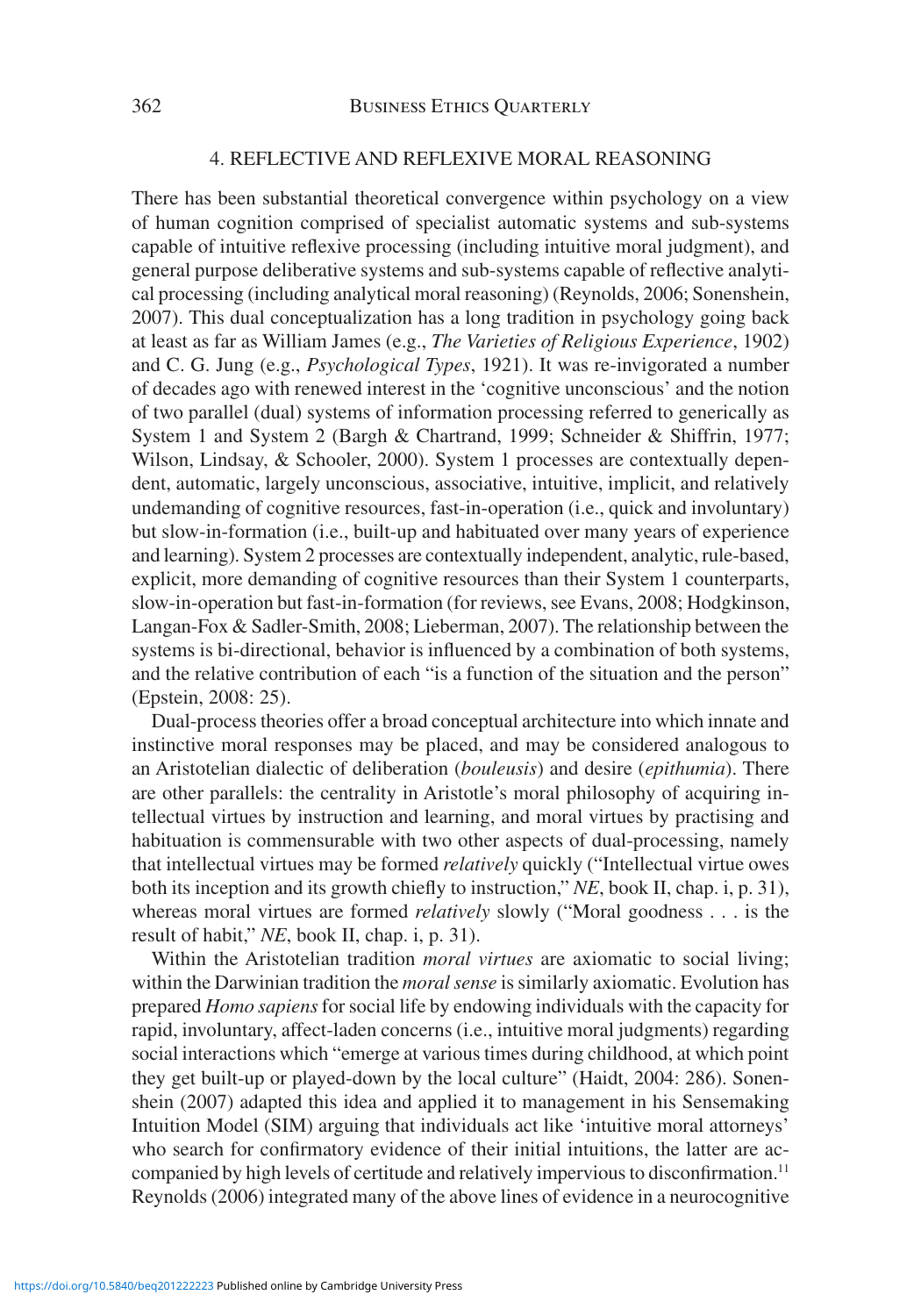model of ethical decision making based on 'reflexive' and 'reasoning' information processing cycles and their interactions, constituted within the broader conceptual frames of dual-process theory in general and social cognitive neuroscience (SCNS) in particular.12 Reynolds (2006) posits reflexive pattern matching of the array of cues that comprise a moral dilemma (which may be familiar or unfamiliar) against previously formulated prototypes (images in a variety of sensory modalities) which are stored in the X-system (i.e., reflexive) (see Lieberman, Jarcho, & Satpute, 2004). If automatic search yields a match, intuitive reflexive processing ensues; if automatic search fails to yield a match abstract decision rules are effortfully applied by the C-system (i.e., reflective) in order to determine behavior. For example, ethical prototypes are 'compiled' for bribery, fraud, lying, and sexual harassment as a result of experiences which not only include intuitive normative evaluations (e.g., 'bribery is wrong') and an associated rapid, involuntary, affective reaction to bribery (e.g., repugnance), but also more consciously controlled and deliberative recommendations that guide behavior (e.g., 'bribery must be resisted') (Regan, 2007). The C-system's rule-based analysis and active judgment has the potential to intervene, exercise executive control over, and "micromanage" the X-system (Reynolds, 2006: 740) in a process of higher-order conscious reasoning (Epstein referred to this as "a conflict between the head and the heart," Epstein, 1994: 710) and learning. The C-system, as well as providing a degree of overall control, also 'feeds' the latter with prototypes built-up through exposure, experience, and learning in specific socio-cultural complexes: in Aristotelian terms this is the development of well-practiced and well-cultivated traits that support moral behavior but which may nonetheless have the potential to be based on the "wrong kind of role models" and the "wrong kinds of desires, ideas and behavior" (Solomon, 2003: 49).

From the behavioral perspective more generally such prototypes are the basis for the intuitive expertise (Kahneman & Klein, 2009) that manifests as a result of explicit and implicit learning and of which moral judgment is but one type. Paralleling this, MacIntyre drew our attention to different kinds of *phronēsis*: a person may have 'unerring' (i.e., expert) judgment in one area, but be notably lacking in another area, the sources of the difference being experience and "the degree to which she or he has been attentive to [i.e., learned] what is specific to each kind of experience" (MacIntyre, 2009: 149). *Moral instruction* may begin in the classroom (e.g., using cases and vignettes to elicit intuitive moral reactions, see Haidt, 2001) however *moral learning* is situated and crafted to its finest expression in the social arenas of practice (Moore, 2002).

#### 5. SOCIALLY SITUATED ASPECTS OF MORALITY

Moral sense, individual virtues, and integrity are nourished by 'the community,' and both the individual and the collective have moral agency; any claim to the contrary is a "dangerous myth" (Solomon, 2004a: 1026). MacIntyre noted that "the self has to find its moral identity through its membership of communities" (1981: 205), therefore in order to understand individual moral sense it is necessary to consider not only the biology and psychology of virtue, but also the relevant features of the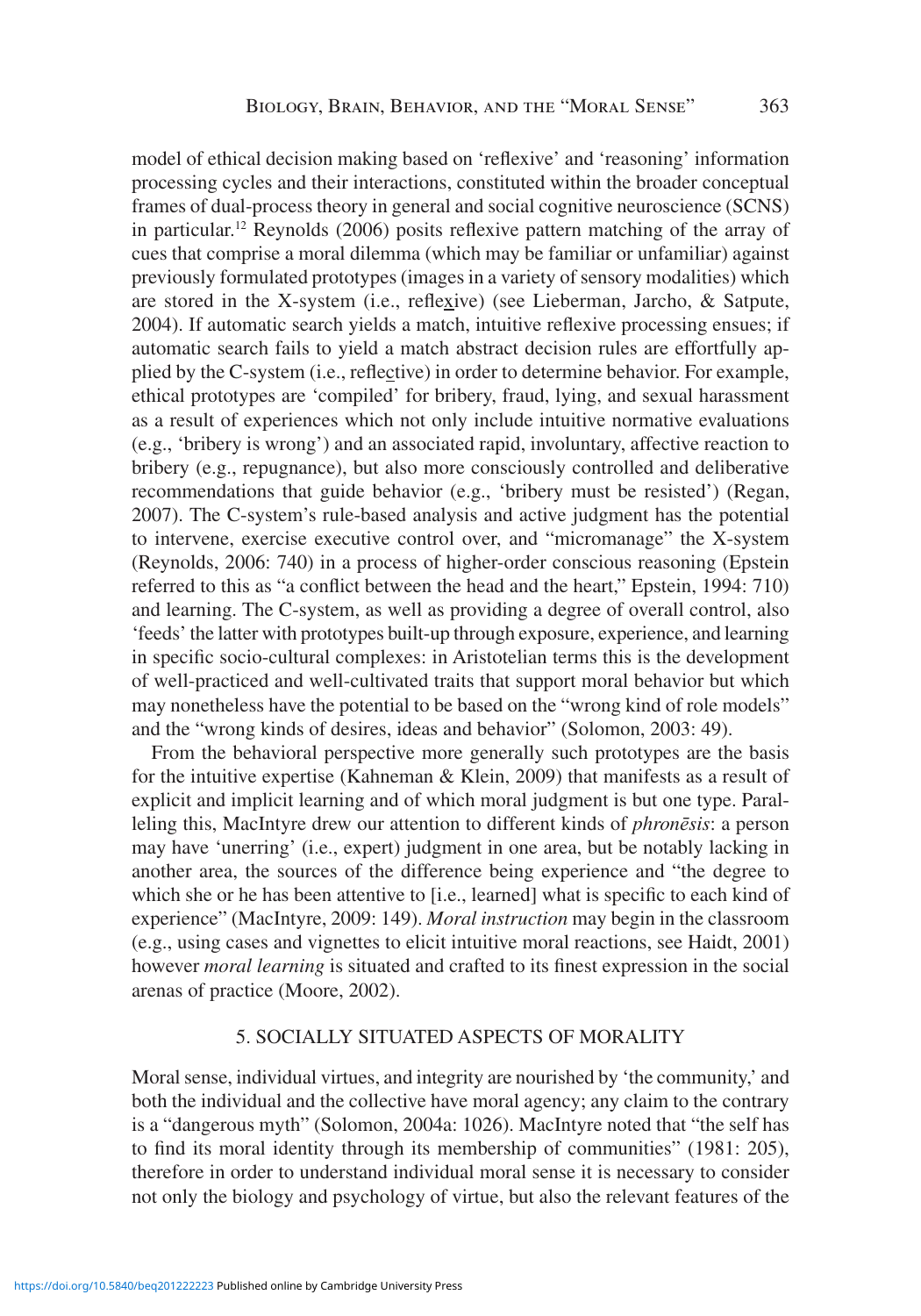institutions and social structures (such as business organizations) and communities in which moral agency is executed and moral identity formed, the moral commitment of others, and the co-evolution of individual and organizational moral values within relevant institutional frameworks (Weaver, 2006). From the biological and behavioral stance, although intuition is argued to be the 'default setting' for moral judgment (Haidt, 2004), reasoning in private or public dialogues is called for and called upon when "intuitions conflict" or when the social situation "demands thorough examination" of the facets of a moral dilemma (Haidt, 2001: 820). The biological bases of the moral modules exist independently of the institutional framework; their manifestation in moral agency is mediated through the processes of moral cognition and moral metacognition (Figure 1), which take place within social structures and/or institutional frameworks. But the latter are not a *gestalt*, instead they imply a plurality of roles, i.e., when a manager "shifts from the sphere of the family to that of the corporation he or she necessarily shifts moral perspective" (MacIntyre, 1979, cited in Moore, 2005: 242).

MacIntyre coined the term 'compartmentalization' to refer to distinct spheres of social activity each having their own role structure and norms that exist relatively independently of those in other compartments of the social order (e.g., roles of manager, parent, or citizen) and which "dictate which kinds of consideration are to be treated as relevant to decision making and which are to be excluded" (Mac-Intyre, 1999b: 322). A negative consequence of this compartmentalization is a 'divided self' devoid of moral conflicts and tensions whose practical reasoning is restricted and ultimately terminated by active refusal when a moral dilemma directs one beyond one's current socially approved role entailing also an active rebuttal of the moral sense. For MacIntyre individuals are responsible co-authors of their own active refusals and denials to 'know what they do not know' and thereby stand "guilty" (MacIntyre, 1999b: 329), moreover in doing so they condemn themselves to be diminished as moral agents incapable of recognizing and transcending compartmentalization of roles and responsibilities, or of displaying either integrity or constancy. Such active refusals, commensurate with publically or socially approved roles, may counter a biologically-based moral sense which gives "the impulse to some of [mankind's] best actions; but his actions are in a higher degree determined by the expressed wishes and judgment of his fellow men, and unfortunately by his own strong selfish desires" (Darwin, 1879/2004: 133). Active refusals and active rebuttals constitute a diminishing of moral agency.

The excellences associated with the 'craft' of a community of practitioners are internal to those practices (Beadle & Moore, 2006) but they are shaped (either for good or for bad) in the context of institutional frameworks and socially approved roles (MacIntyre, 1999b). The latter may have a corrupting effect on excellence and "the internal goods thereby obtainable" (Moore & Beadle, 2006: 374), be counter to the biological bases of morality, and be more or less severe under different sets of circumstances (Nielsen, 2006). Individual and organizational moral character and collective mastery of the virtues resides in the reciprocal and reflexive relationship between individuals and institutions, and between intellect and instinct (moral sense).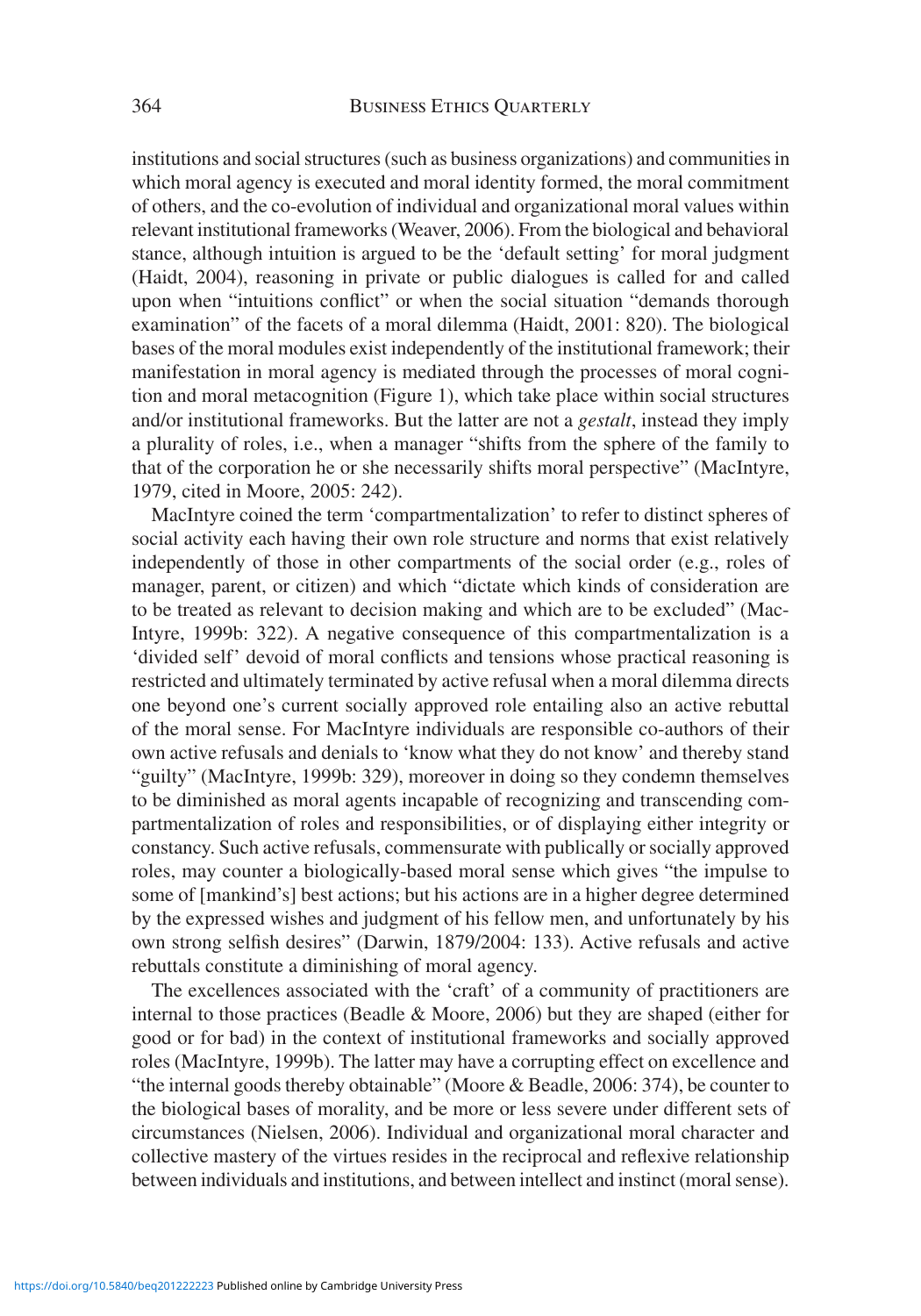Figure 2 illustrates virtuous agency (Moore & Beadle, 2006) as *telos* from the multiple perspectives of biology, cognition, communities, social structures, and institutions.



Figure 2. Virtuous agency as *telos* from the perspectives of biology, cognition, community, social structures, and institutions (after Moore, 2002: 21; Moore & Beadle, 2006: 372, 373).

Intellectual and moral excellence is attained through the mastery of the internal goods of a practice (MacIntyre, 1985) and contributes to the greater good of the *polis*, hence excellences are situated within a practiced-based community (which from a MacIntyrean perspective would encompass discharging roles and functions as members of communities, such as a string quartet or a fishing crew, see MacIntyre, 1985). MacIntyre viewed practice as "any coherent and complex form of socially established human activity through which goods internal to that form of activity are realized" (MacIntyre, 1985: 187). The realization and habituation of moral virtue depends upon the proper shaping (i.e., recognition, refinement and habituation, see Figure 1) of moral sense *within* a community (Rooney & McKenna, 2008). This position is commensurable with the situated perspective (Lave & Wenger, 1991) in which learning is viewed as woven *within* the fabric of the context within which it occurs, shaped by the context, and its norms, codes, and conventions. Lave and Wenger defined a community of practice as

a set of relations among persons, activity and the world, over time and in relation with other tangential and overlapping communities of practice. A community of practice is an intrinsic condition for the existence of knowledge, not least because it provides the interpretive support necessary for making sense of its heritage. (Lave and Wenger 1991: 98)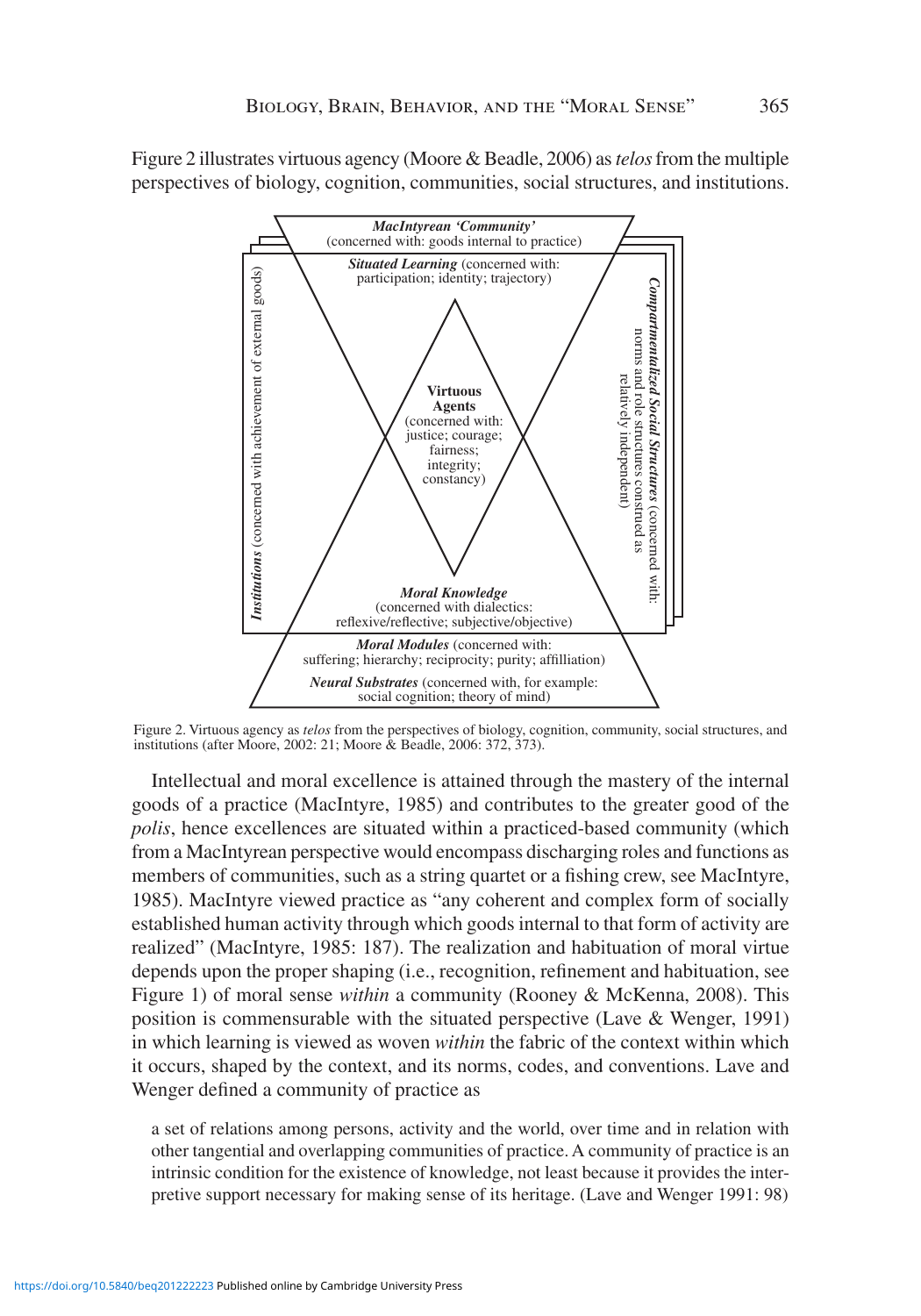The above warrants comparison with MacIntyre's description of practice:

Any coherent and complex form of socially established human activity through which goods internal to that form of activity are realized in the course of trying to achieve those standards of excellence which are appropriate to, and partially definitive of, that form of activity, with the result that human powers to achieve excellence, and human conceptions of the ends and goods involved, are systematically extended. (MacIntyre 1985: 187)

Competition is neither alien to nor incommensurable with either perspective. In MacIntyre (1985) competition entails excelling to the mutual benefit of all members of the community engaged in the practice (Moore, 2002). Excelling in the practices of the community improves the shared repertoire of knowledge and skills distributed amongst members of the community through participation and learning thereby increasing the competitiveness of the group.<sup>13</sup>

Within a community the formation of moral character is constant and on-going, it is a state of "constant becoming," and an object of constant re-negotiation with and in relation to ourselves and others (see Wenger, 1998: 154). For example, I reinterpret Wenger's example of the hospital doctor in the domain of business ethics thus:

For a manager, making decisions that do justice to her moral identity and the bottom-line demands of her organization is not "simply a matter of making discrete decisions" (Wenger, 1998: 160), she must find a moral identity that can reconcile the sometimes conflicting and competing demands of the moral instinct, accountability to herself (i.e., as a moral agent), to her community of practice (e.g., the internal goods of the management team), her organization (e.g., the external goods), and "the wider macro-social institutional frameworks in which these are set" (ibid.) into a moral "way of being in the world" (ibid.).

Wenger singled out the work of reconciliation (a dialectic) as being the most significant challenge faced by those learning any craft (e.g., management), similarly becoming a virtuous agent occurs by negotiation and reconciliation across decisions and domains (integrity and constancy of innate moral sense serves as an ethical 'centre of gravity' or 'moral compass') and across time (from being a less virtuous to more virtuous agent) within the limits proscribed by morality's intuitive foundations and against a backcloth of multiple and shifting institutional frameworks (see Figure 2). In this respect Wenger paralleled MacIntyre's compartmentalization view of contemporary social life:

[A] theatre with a set of adjoining stages upon which a number of very different moral philosophical dramas are being acted out, the actors being required to switch from stage to stage, from character to character, often with astonishing rapidity. (MacIntyre, 1979: 127–28)

Moore has drawn our attention to an outcome of this: the creation of more than one self, with the potential for the individual moral agent to fashion (or fabricate) more than one distinct character, and the possibility of an institution with an appetite for the avaricious pursuit of external goods such as money, status, or power "forcing a deep division within the character of the individual" (Moore, 2005: 243).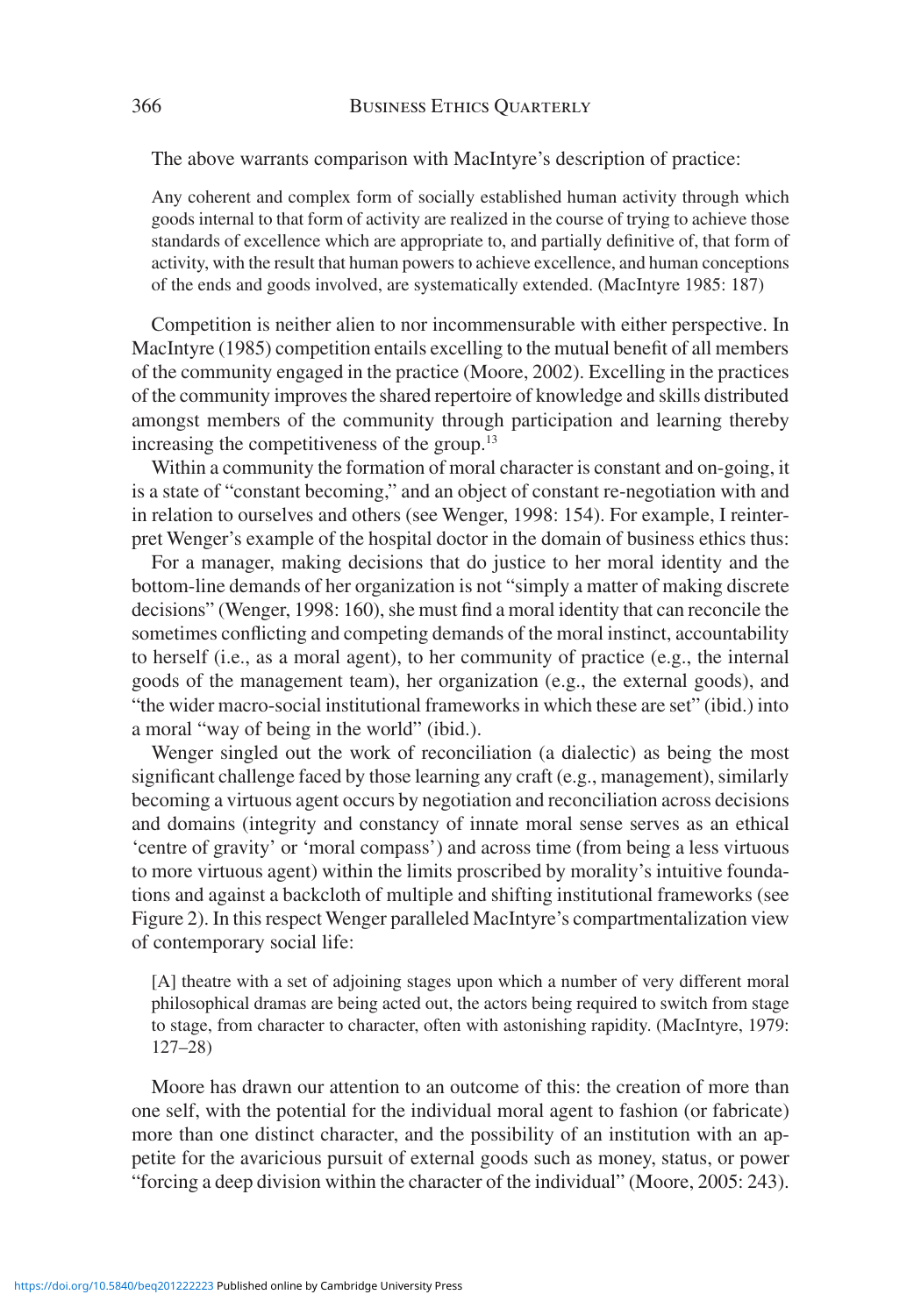MacIntyre argued recently (i.e., post-'credit crunch') that the skills of 'money men' (e.g., derivatives traders) who are guided solely by external goods are inimical to the virtues, but was unsurprised by this given that the financial sector is an environment of 'bad character' (Cornwell, 2010)

Integrity and constancy are meta-virtues in this regard: integrity requires refusal to be one kind of person in one context and a quite different one in another; constancy extends integrity by requiring a commitment to the goods over an extended period of time (and not be distracted by the requirements of different social contexts or institutional frameworks) and the habituation of proper intuitive moral responses to ethically-charged events (MacIntyre, 1999b; Moore, 2005). Moore sees the virtues not as ends in themselves but as the means for an individual to achieve the ends of their *telos* (something not yet 'adequately characterized' partly known but partly unknown, and essentially existential), perhaps a place that individuals arrive at "somewhere around early middle age before they can even conceive of these notions" (Moore, 2005: 246). The trajectory of the emergence of a virtuous self may be likened to the notion of a 'unity' (in Jungian terms a move toward 'individuation' through resolution of dialectics) conceived and evaluated whole, as a narrative in relation to the moral relationship one has with one's intuitive and rational self and with others, and with an awareness of where the narrative is headed (Moore, 2005). For MacIntyreans *moral learning* and the quest for the good involves encounters with various "harms, dangers, temptations, and distractions" (MacIntyre, 1981: 204) along the way and the overcoming of these by the exercising of the virtues which provide a bulwark against tendencies to avarice (Moore, 2005). Moral learning is metacognitive<sup>14</sup> to the extent that it involves second-order processes invoked by an individual to monitor, reflect on and make sense of first-order moral intuitions (Hartman, 2004; Tappan, 1990) and thereby 'know ourselves' (see Cosmides & Tooby, 2004).

#### 6. MORAL LEARNING AND MORAL METACOGNITION

Becoming a virtuous agent (Beadle & Moore, 2006) is founded in an innate moral sense, e.g., automatically evoked moral responses to compassion/suffering, hierarchy, reciprocity, purity, and affiliation (Haidt & Joseph, 2004), with the strong caveat that behaviors based on intuitive moral judgments are not of necessity virtuous (e.g., when intuitive and well-practiced well-practised virtues such as obedience are confronted by unpracticed situations, Solomon, 2003).15 But *becoming virtuous* is not automatic; it is the result of practice and habituation through the interplay of the 'hot' reflexive operations of System 1 (intuition and affect) and the 'cold' reflective operations of System 2 (analysis and reason). Moreover human beings—unique amongst the social animals—are endowed with a capacity for spoken and written language and a capability to articulate, reflect on, interpret and make sense of the operations and outputs of conscious and non-conscious cognitions. The development of moral character is a cognitive and metacognitive moral learning project in the pursuit of the practical refinement of the moral sense, rather than a normative ethical educational project seeking intellectual resolution of generalized or abstract moral questions (i.e., moral instruction may be a prerequisite for moral learning but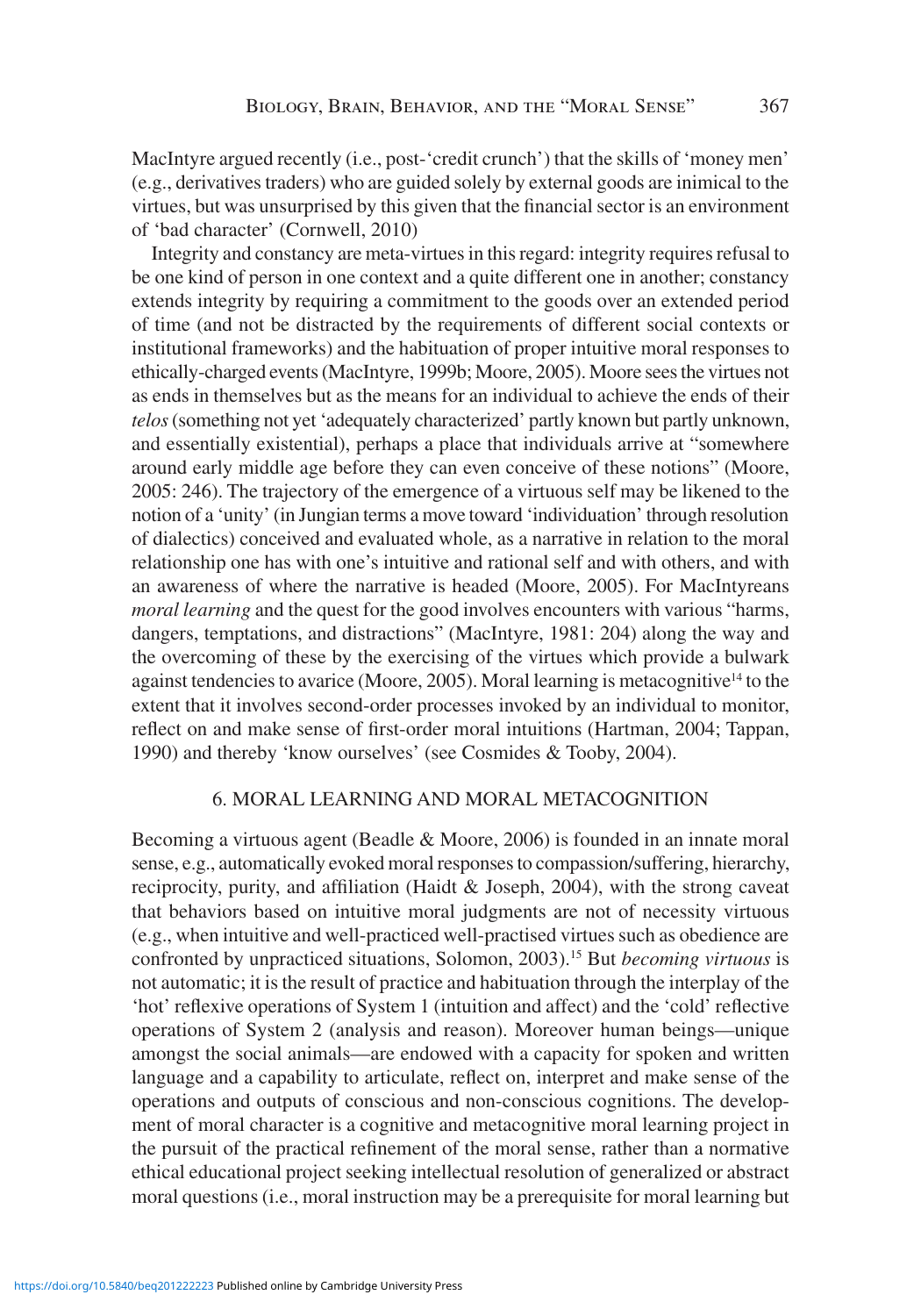it cannot substitute for it). If this stance has a normative dimension, it is this: managers and leaders should aspire towards and takes steps to possess a self-knowledge concerning the cognitive, conative, and affective processes of mind as they pertain to their own intuitive moral responses to the ethical challenges and dilemmas they face; hence a central element of business leaders' and managers' moral education and training should be a virtue-based moral metacognition.

How might this be achieved? Briefly, the 'five foundations' or Moral Foundations Theory (MFT) (Haidt & Graham, 2007; Haidt & Joseph, 2004) provides a scientific basis for the further development of an intuitive ethics curriculum. In the classroom business ethics cases could be written based on the kinds of examples cited in Table 2 incorporating relevant stimuli (e.g., visual, aural, olfactory, narrative, metaphorical) to evoke affective responses (i.e., moral intuitions) and analyzed both objectively (in terms of *telos*, internal and external goods, and of compassion/suffering, hierarchy, reciprocity, purity, and affiliation) and subjectively (in terms of evoked affective moral responses). Beyond the classroom, in the arena of practice, moral actors refine their objective and subjective moral knowledge both by reflecting *in* moral action (i.e., responding and reasoning in real-time in the midst of a moral dilemma; see Schön, 1983) and reflecting *on* moral action (e.g., by recalling puzzling or perplexing features of a moral dilemma, reflecting on and questioning the events as they appear to have unfolded, questioning one's feelings, assumptions, thoughts and actions, and generating new prototypes). In doing so employees may be enabled and thereby empowered to re-conceptualize (through recognition, refinement and habituations) what their acknowledged feelings ('hot' cognitions), thoughts ('cold' cognitions), and actions are or were in situations where they may be or have been called upon to be moral agents, moreover in doing so they may come to challenge and overcome institutionally- or socially-derived threats to integrity and constancy (see Moore, 2005).

As noted above, experience and reflective inquiry in general has the potential to build good judgment and intuitive expertise (Sadler-Smith & Shefy, 2004; Simon, 1987). Intuitive experts in a given domain (e.g., morality) likely to have more and better-organized moral knowledge structures than novices, show greater situation awareness, and possess more complex and automated procedures for solving complex moral problems quickly (Lapsley & Hill, 2008). In the classical Aristotelian/ Darwinian tradition, and from the moral metacognition perspective, the development of moral goodness is a process of becoming more expert in the exercising of the moral senses (to which we are predisposed biologically) through reflection and reason. Properly-refined these innate moral dispositions become 'frozen into habit' through repeated experience, practice, correction of errors, instruction, role modeling, coaching, feedback, and reflection in and on moral actions in a given domain across multiple situations, collectively, and over time. However, given that the number of possible moral decisions and dilemmas is infinite, the virtues always have the potential to be unpracticed (see Solomon, 2004a) and hence deployed unskillfully, i.e., without 'craftsmanship' (Moore, 2005) thereby rendering moral learning and moral metacognition lifelong projects in *becoming* virtuous.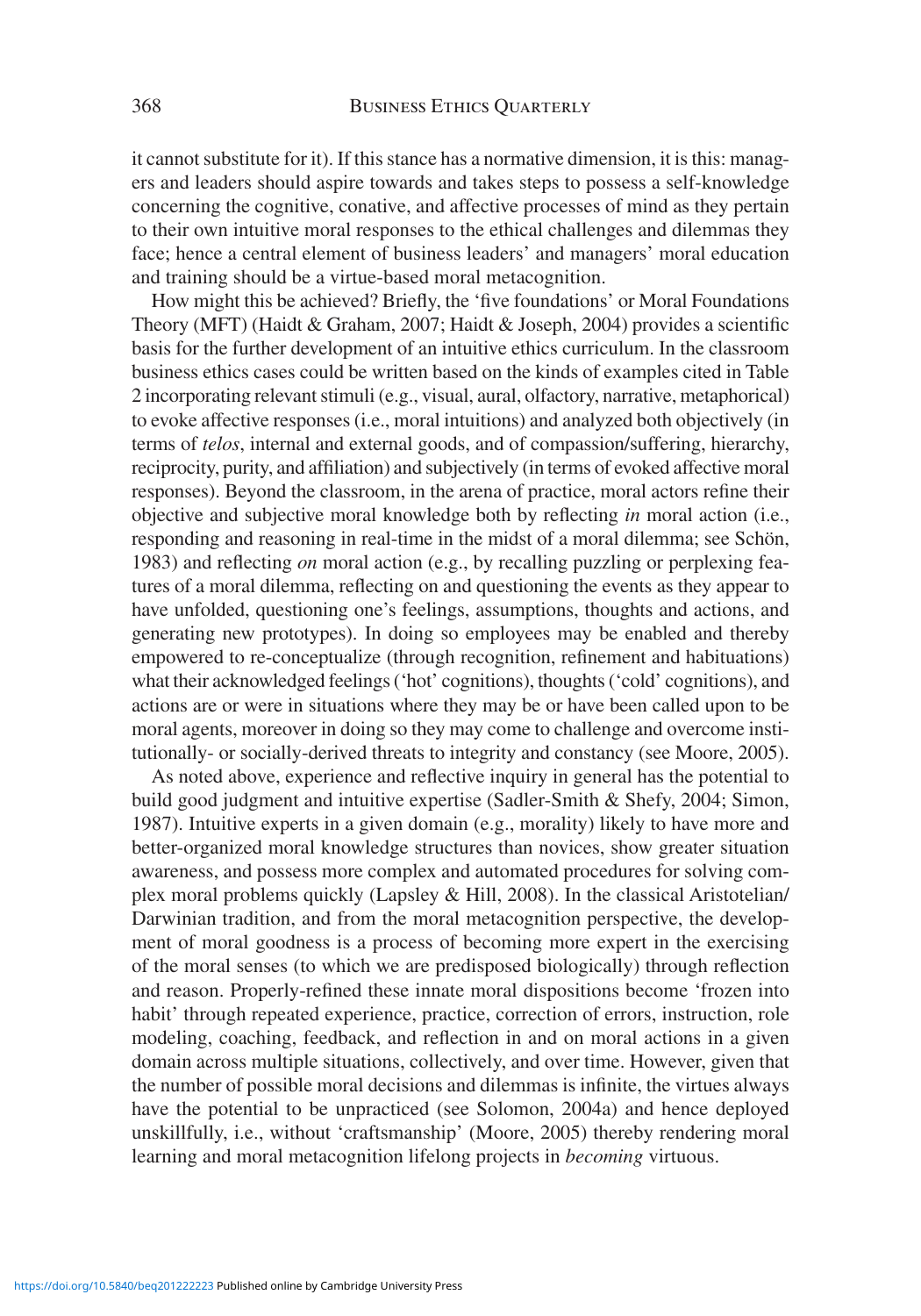#### **CONCLUSION**

Employees who exhibit virtuous agency have learned the practical wisdom to be able to navigate "complex situations where incompatible principles compete" (Hartman, 1996: 65), and also reconcile tensions where the 'head' and the 'heart' conflict. The habituation of proper intuitive moral responses through self-reflective moral learning has the potential to endow managers with the ability to see business situations holistically and quickly "grasp their relevant features and to anticipate the moral, social and financial implications of decisions" (Roca, 2007). Intuitive moral responses are neither good nor bad *per se*: organizations need well-honed, non-conscious reflexive moral intuitions, but they also need to "blunt the impact of others" by encouraging more conscious reflective moral reasoning (Regan, 2007: 985) founded upon a moral metacognition. The fact that the human brain is designed in such a way as to predispose *Homo sapiens* to respond to ethical dilemmas intuitively and in particular ways (Haidt & Joseph, 2004) and that biologically-based virtues can be crafted in the arena of practice suggests that if members of business organizations can be educated as to the biological realities of their moral cognitions "fewer constraints [e.g., rules or codes] will be needed at higher levels" in business organizations (Lawrence, 2004: 75). The ethical climate of institutions and organizations can create venues of virtue or of vice for us all: with respect to the moral threat of vice, convention can be resistant to change, reinforce dominant discourses, compartmentalize morality, and be counter to the "root that contains the very systems by which we are able to respond to our ailing world—the biology of our brains" (van Wensveen, 2005: 188). Good business requires an informed intuitive moral awareness and a well-practiced moral agency situated within the intellectual and moral excellences of a community of practice wherein it is permissible to question and reject common knowledge and received wisdom, transcend the taken-for-granted (Rooney & McKenna, 2008), and protect against collective 'bad side' hazards such as the "forced sacrifice of livelihood or dignity in pursuit of organizational goals" (Snell, 2001: 323). Educational programs can provide instruction in the foundations of objective moral knowledge, but organizations themselves are the only venues where a subjective, i.e., personal, moral sense for good business may be honed, exercised, and practiced authentically. The discourses that are the fabric of mutual engagement in communities of practitioners can habituate virtue or they may hinder its refinement. Dominant discourses that set limits on collective moral character stand to be challenged and may be exposed through reflexive and reflective moral reasonings (Reynolds, 2006; Rooney & McKenna, 2008). Without collectively exercised virtues, practices and practitioners may be unable to resist the potentially "corrupting power of institutions" (MacIntyre, 1985: 194). Taken to its extreme the instrumentality of the institution may cleave the individual from her or his intuitive evolved moral nature *before virtue* has the opportunity to reveal itself.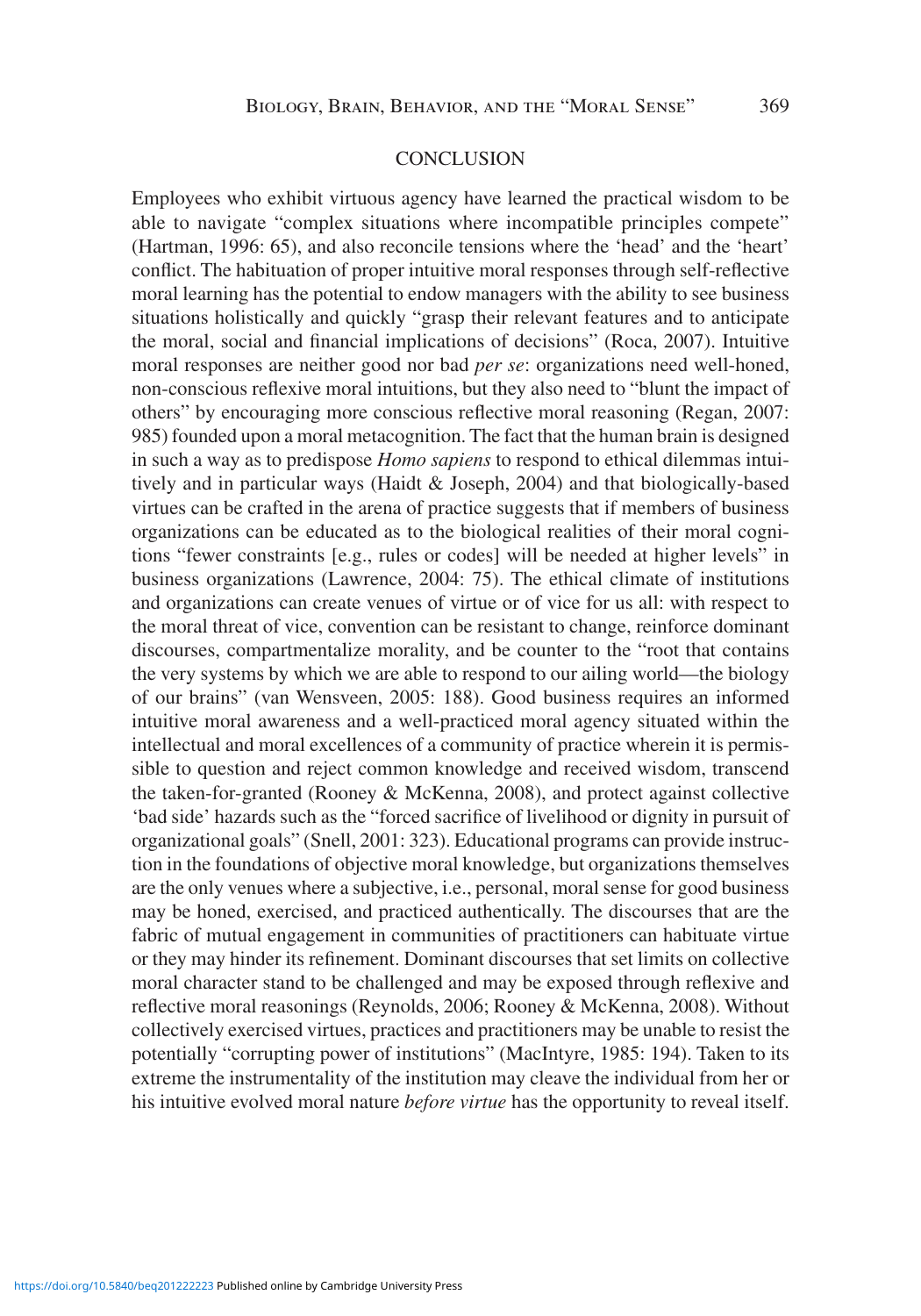#### **NOTES**

1. According to Midgley in her critique of 'pseudo-Darwinists,' E. O. Wilson has "quite ceased to preach socio-biology, and finds this idea [i.e., moral sense] extremely interesting and is now developing it" (Midgley, 2010a: 39).

2. Insofar as philosophy and the psychology of moral reasoning is concerned Kant's influence is seminal to the Kohlbergian moral reasoning approach which aimed to help learners move progressively through stages (cf. Piaget) of moral reasoning by presenting them with increasingly complex moral dilemmas thereby fostering moral development (Graham, Haidt, & Rimm-Kaufman, 2008).

3. These connections are however not undisputed, see Blasi (1990) for a critical account of the relationship between moral philosophy and psychology.

4. 'Proper' in this sense refers to the set of problems that an adaptation evolved to solve (i.e., in the ancestral environment); 'actual' refers to the set of problems that the adaption is currently concerned with (i.e., business organizations).

5. See Blanchard (2009) and Sutherland and Hughes (2000) for a critique of Arnhart (1998).

6. Group size and brain size are strongly positively associated in living primates (Dunbar, 1992; Mithen, 1996).

7. Universal moral grammars (UMGs) provide an analogue for Chomskyan linguistic grammars (see Mikhail, 2007).

8. The Pleistocene began approximately 2.6 million years ago and ended 12,000 years ago, it was characterised by repeated glacial cycles, the most recent of which began approximately 70,000 years ago and ended 15,000 years ago.

9. As Pinker noted in relation to the trolley problem and its variants: "A person who is capable of heaving a struggling man over a bridge . . . is probably capable of other horrific acts that lack a redeeming reduction in the body count" (Pinker, 2007: 231).

10. 'Theory of mind' (ToM) enables an individual to "attribute independent metal states to self and others in order to explain and predict behavior" (Frith & Happé, 1994: 116). Lieberman argued that the "sense of experiencing other minds appears to recruit brain regions more closely tied with automatic and affective processes" (Lieberman, 2007: 265) and that lateral temporal cortex in particular supports automatic and non-reflective aspects of ToM (Lieberman, 2009: 21).

11. The sense in which the term 'intuition' is used in this article differs from 'Kantian intuitionism': in the former it is an "affectively charged judgement that arises through rapid, non-conscious and holistic associations" (Dane & Pratt, 2007: 40); latter is an intuitionism that appeals to "ethical standards that thoughtful, educated people, find intuitive" (Arnold, Audi, & Zwolinski, 2010: 566).

12. De Schrijver (2009), however, noted apparent discrepancies between the evolutionary psychology (EP) account of morality and the CNS account: the former is concerned with the role of more or less independent and innate brain systems (modules), whereas in the latter a stronger emphasis is placed on cognition and the importance of learning processes. De Schrijver concluded that these apparent discrepancies are attributable merely to the different perspectives, i.e., "either zoomed out" (i.e., EP's account) or "zoomed in" (CNS's account) adopted by each (Verplaeste, Braeckman, & De Schrijver, 2009: 39).

13. MacIntyre's 'practice-based community' is distinct from Lave and Wenger's 'community of practice.' MacIntyre has engaged directly with the corrupting power of business organization on practice to the extent that "'much modem industrial productive and service work is organised so as to exclude the features distinctive of a practice' and in such a way that this type of economic activity is 'at once alien and antagonistic to practices'" (cited in Moore, 2005: 241). Lave and Wenger did not concern themselves with any such 'corrupting power' in the MacIntyrean sense.

14. Metacognition was defined by Flavell (1976: 232) as "knowledge concerning one's own cognitive processes or anything related to them, e.g., learning-relevant properties of information or data."

15. As Regan (2007) noted: "How we are is not necessarily how we would like to be. Indeed morality can be seen as an effort to bridge the gap. . . . [A]side from the pitfalls of the naturalistic fallacy, those [innate] tendencies may have emerged and played a role at a stage in human evolution far different from our current circumstances" (Regan, 2007: 945). Nonetheless, even if we are not compelled to follow our moral instinct, we are well-advised to understand it.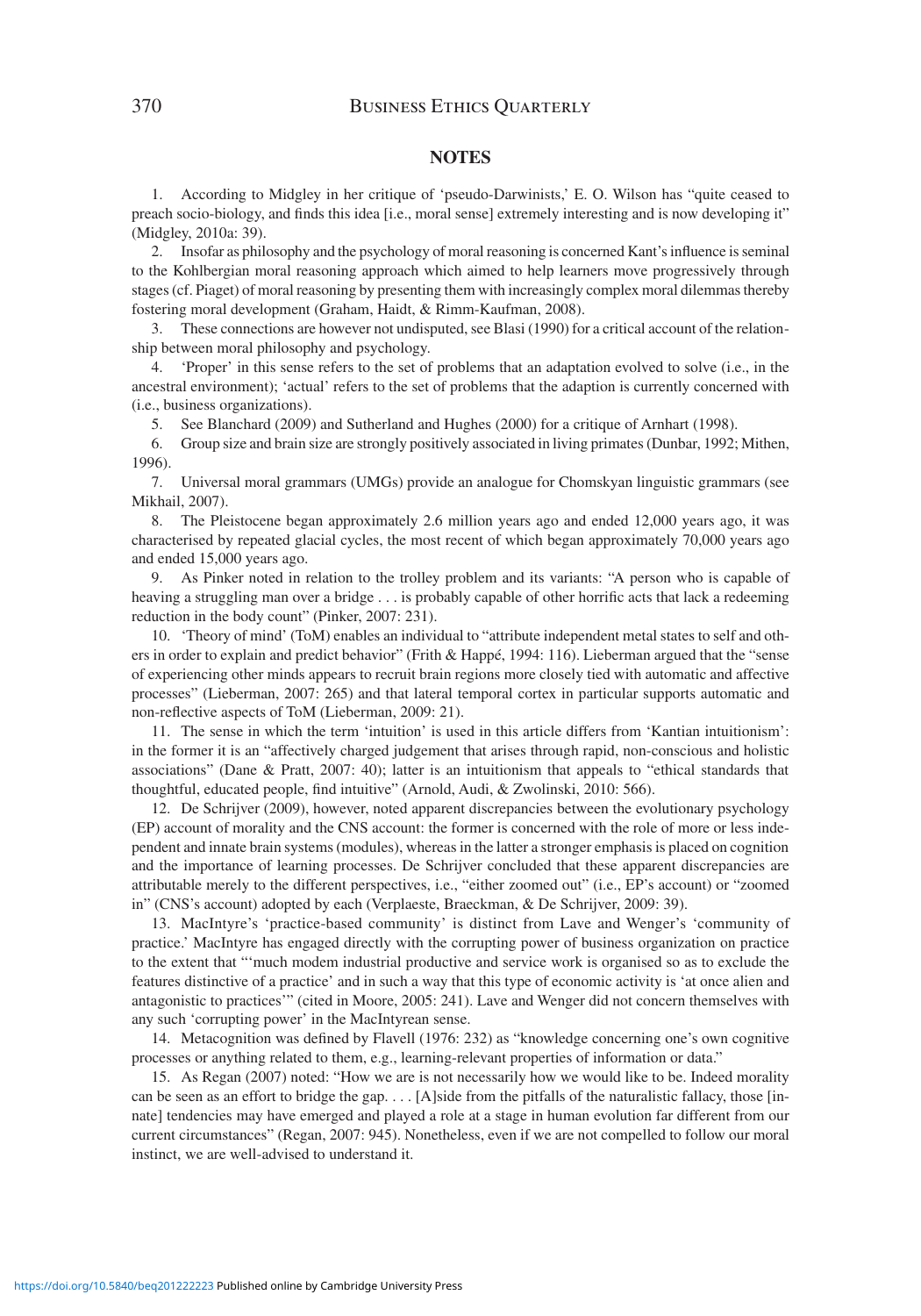#### **REFERENCES**

- Aristotle. 1953/2004. *The Nicomachean ethics*. London: Penguin Books.
- Arnhart, L. 1998. Darwinian natural right: The biological ethics of human nature. *Biology and Philosophy*, 15: 119–32.
- Arnold, D. G., Audi, R., & Zwolinski, M. 2010. Recent work in ethical theory and its implications for business ethics. *Business Ethics Quarterly*, 20(4): 559–81.
- Bailey, W., & Spicer, A. 2007. When does national identity matter? Convergence and divergence in international business ethics. *Academy of Management Journal*, 50(6): 1462–80.
- Bandura, A. 2002. Selective moral disengagement in the exercise of moral agency. *Journal of Moral Education*, 31(2): 101–19.
- Bargh, J. A., & Chartrand, T. L. 1999. The unbearable automaticity of being. *American Psychologist*, 54: 462–79.
- Beadle, R., & Moore, G. 2006. MacIntyre on virtue and organization. *Organization Studies*, 27(3): 323–40.
- Beugré, C. D. 2009. Exploring the neural bases of fairness: A model of neuro-organizational justice. *Organizational Behavior and Human Decision Processes*, 110: 129–39.
- Blanchard, K. C. 2009. *Darwinian conservatism: A disputed question*. Exeter: Imprint Academic.
- Blasi, A. 1990. How should psychologists define morality? Or, The negative side effects of philosophy's influence on psychology. In T. Wren (Ed.), *The moral domain: Essays on the ongoing discussion between philosophy and the social sciences:* 38–70. Cambridge, Mass.: MIT Press.
- Blum, L. 1998. Community and virtue. In R. Crisp (Ed.), *How should one live? Essays on the virtues:* 231–51. Oxford: Oxford University Press.
- Bolender, J. 2001. A two-tiered cognitive architecture model for moral reasoning. *Biology and Philosophy*, 16: 339–56.
- Casebeer, W. D., & Churchland, P. S. 2003. Neural mechanisms of moral cognition: A multiple aspect approach to moral judgment and decision-making. *Biology and Philosophy*, 18: 169–94.
- Cornwell, J. 2010. MacIntyre on money. *Prospect*, 176 (accessed online 17 January 2011 at http://www.prospectmagazine.co.uk/2010/10/alasdair-MacIntyre-on-money).
- Cosmides, L., & Tooby, J. 2004. Knowing thyself: The evolutionary psychology of moral reasoning and moral sentiments. In R. E. Freeman & P. H. Werhane (Eds.), *Business, science, and ethics:* 93–128. Charlottesville, Va.: Philosophy Documentation Center.
- Damasio, A. R. 1994. *Descartes' error: emotion, reason and the human brain*. New York: HarperCollins.
- Dane, E., & Pratt, M. G. 2007. Exploring intuition and its role in Managerial decision making, *Academy of Management Review*, 32(1): 33–54.
- Darwin, C. 1879/2004. *The descent of man and selection in relation to sex*. London: Penguin Books.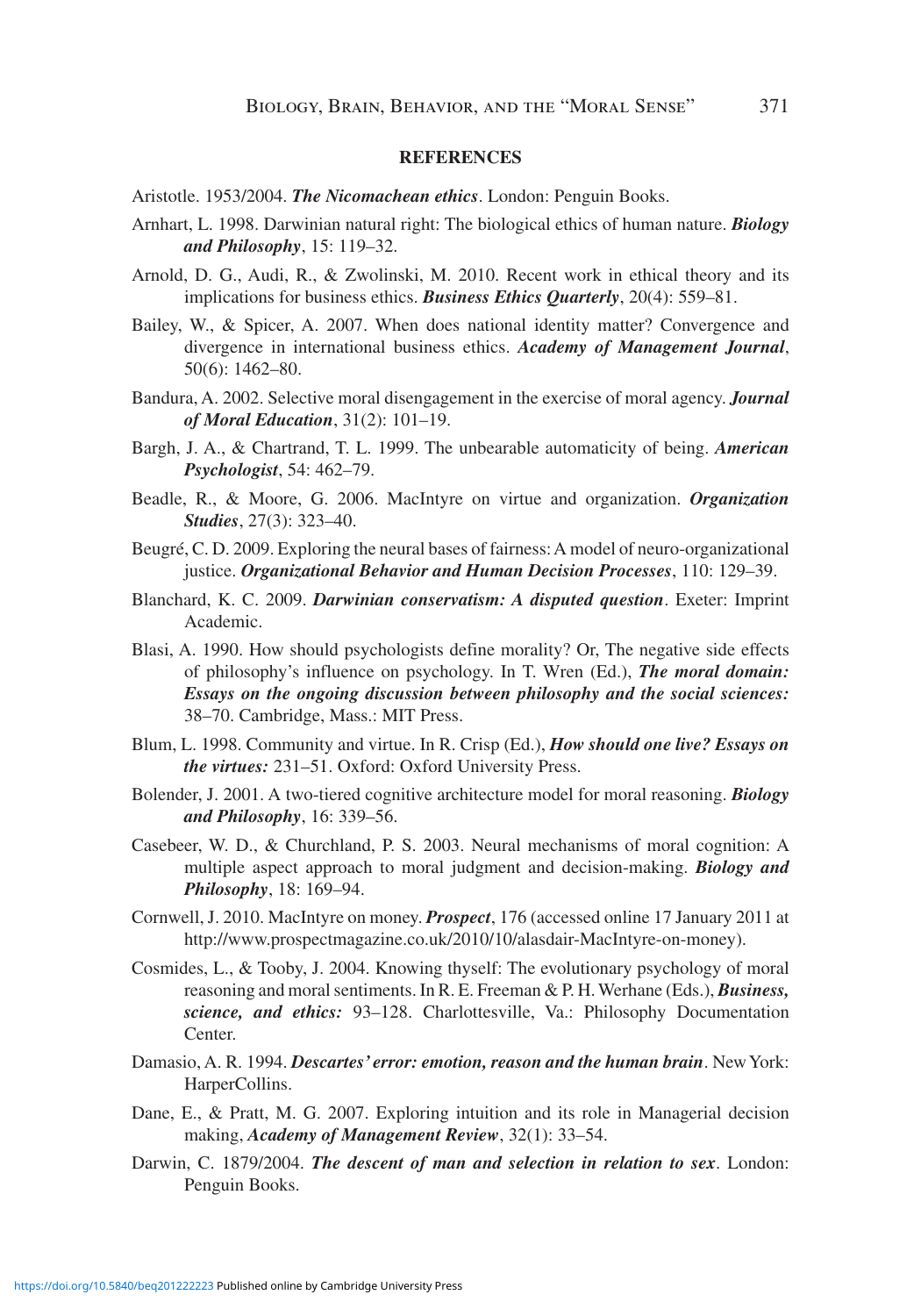. 1882. *The descent of man and selection in relation to sex* (2nd ed.). London: John Murray

Dawkins, R. 1989. *The selfish gene*. Oxford: Oxford University Press.

. 2006. *The selfish gene* (30th anniversary edition). Oxford: Oxford University Press.

- De Schrijver, J. 2009. An evolutionary and cognitive neuroscience perspective on moral modularity. In J. Verplaeste, J. De Schrijver, S. Vanneste, & J. Braeckman (Eds.), *The moral brain: Essays on the evolutionary and neuroscientific aspects of morality:* 255–69. New York: Springer.
- Dobson, J. 2005. Monkey business: A neo-Darwinist approach to ethics codes. *Financial Analysis Journal*, 61(3): 59–64.
- Dunbar, R. 1992. Neocortex size as a constraint on group size in primates. *Journal of Human Evolution*, 22(6): 469–93.
- Dutton, J. E., Roberts, L. M., & Bednar, J. 2010. Pathways for positive identity construction at work: Four types of positive identity and the building of social resources. *Academy of Management Review*, 35(2): 265–93.
- Epstein, S. 1994. Integration of the cognitive and the psychodynamic unconscious. *American Psychologist*, 49: 709–24.

. 2008. Intuition from the perspective of cognitive-experiential self-theory. In H. Plessner, C. Betsch, and T. Betsch (Eds.), *Intuition in judgment and decision making:* 23–37. New York: Taylor & Francis Group, LLC.

- Evans, J. St. B. T. 2008. Dual-processing accounts of reasoning, judgment, and social cognition. *Annual Review of Psychology*, 59: 1–24.
- Flack, J. C., & de Waal, F. B. M. 2004. Monkey business and business ethics: Evolutionary origins of human morality. In R. H. Freeman & P. H. Werhane (Eds.), *Business, science, and ethics:* 7–41. Charlottesville, Va.: Philosophy Documentation Center.
- Flavell, J. H. 1976. Metacognitive aspects of problem solving. In L. B. Resnick (Ed.), *The nature of intelligence:* 231–36. Hillsdale, N.J.: Erlbaum.
- Frederick, W. C. 1995. *Values, nature and culture in the American corporation*. New York: Oxford University Press.
- Frith, U., & Happe, F. 1994. Autism: Beyond "theory of mind." *Cognition*, 50: 115–32.
- Goel, V., & Dolan, R. J. 2003. Reciprocal neural response within lateral and ventral medial prefrontal cortex during hot and cold reasoning. *NeuroImage*, 20: 2314–21.
- Goenka, S. N. 1993. Moral conduct, concentration, and wisdom. In S. Bercholz & S. C. Köhn (Eds.), *The Buddha and his teachings:* 96–121. Boston: Shambala.
- Graham, J., Haidt, J., & Nosek, B. A. 2009. Liberals and conservatives rely on different sets of moral foundations. *Journal of Personality and Social Psychology*, 96(5): 1029–46.
- Graham, J., Haidt, J., & Rimm-Kaufman, S. E. 2008. Ideology and intuition in moral education. *European Journal of Developmental Science*, 2(3): 269–86.
- Greene, J. D. 2003. From neural "is" to moral "ought": What are the moral implications of neuroscientific moral psychology? *Nature Reviews: Neuroscience*, 4 (October): 847–50.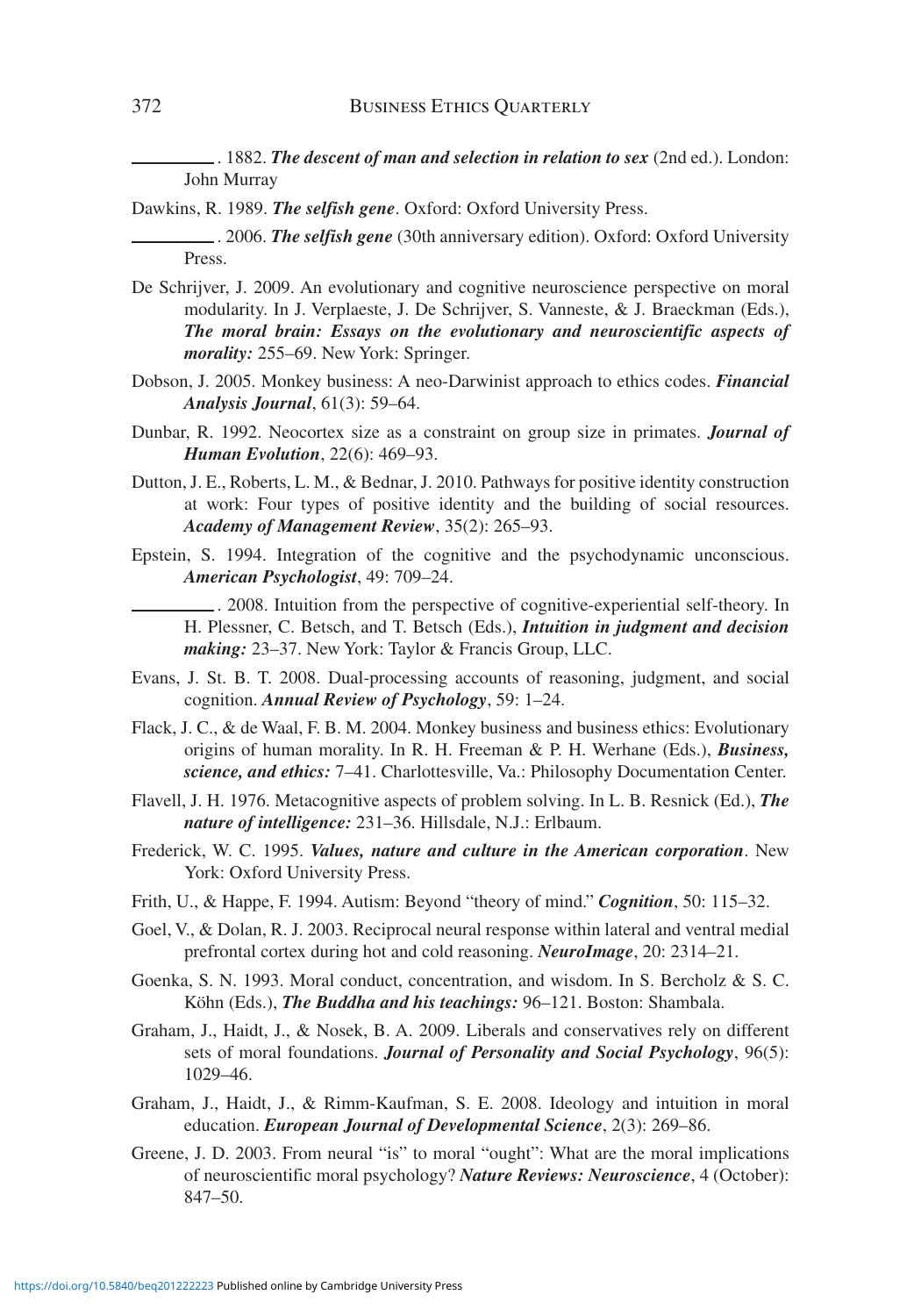- Greene, J. D., & Haidt, J. 2002. How (and where) does moral judgment work? *Trends in Cognitive Sciences*, 6(12): 517–23.
- Haidt, J. 2001. The emotional dog and its rational tail: A social intuitionist approach to moral judgment. *Psychological Review*, 108(4): 814–34.

. 2004. The emotional dog gets mistaken for a possum. *Review of General Psychology*, 8(4): 283–90.

- Haidt, J., & Bjorklund, F. 2007. Social intuitionists answer six questions about morality. In W. Sinnott-Armstrong (Ed.), *Moral psychology, vol. 2: The cognitive science of morality:* 181–217. Cambridge, Mass.: MIT Press.
- Haidt, J., & Graham, J. 2007. When morality opposes justice: Conservatives have moral intuitions that liberals may not recognize. *Social Justice Research*, 20: 98–116.
- Haidt, J., & Joseph, C. 2004. Intuitive ethics: how innately prepared intuitions generate culturally variable virtues. *Dædalus* (Fall): 55–66.
- Halliday, J., & Johnson, M. 2009. A MacIntyrian perspective on organizational learning, *Management Learning*, 41(1): 37–51.
- Hartman, E. M. 1996. *Organizational ethics and the good life*. New York: Oxford University Press.

. 2004. De rerum natura. In R. E. Freeman & P. H. Werhane (Eds.), *Business, science, and ethics:* 201–20. Charlottesville, Va.: Philosophy Documentation Center.

- Hauser, M. 2006. *Moral minds*, London: Abacus.
- Hodgkinson, G. P., Langan-Fox, J., & Sadler-Smith, E. 2008. Intuition: A fundamental bridging construct in the behavioural sciences. *British Journal of Psychology*, 99: 1–27.
- James, W. 1902/1934/1982. *The varieties of religious experience*. New York: Penguin.
- Kahneman, D., & Klein, G. A. 2009. Conditions for intuitive expertise: A failure to disagree. *American Psychologist*, 64(6): 515–26.
- Lapsley, D. K., & Hill, P. L. 2008. On dual-processing and heuristic approaches to moral cognition. *Journal of Moral Education*, 37(3): 313–32.
- Lave, J., & Wenger, E. 1991. *Situated learning: Legitimate peripheral participation*. New York: Cambridge University Press.
- Lawrence, P. R. 2004. The biological bases of morality. In R. E. Freeman & P. H. Werhane (Eds.), *Business, science, and ethics:* 59–79. Charlottesville, Va.: Philosophy Documentation Center.
- Lieberman, M. 2009. What zombies can't do. In J. St. B. T. Evans & K. Frankish (Eds.), *In two minds: Dual-processes and beyond:* 293–315. Oxford: Oxford University Press.
- Lieberman, M. D. 2007. Social cognitive neuroscience: A review of core processes. *Annual Review of Psychology*, 58: 259–89.
- Lieberman, M. D., Jarcho, J. M., & Satpute, A. B. 2004. Evidence-based and intuition-based self-knowledge: An fMRI study. *Journal of Personality and Social Psychology*, 87: 421–35.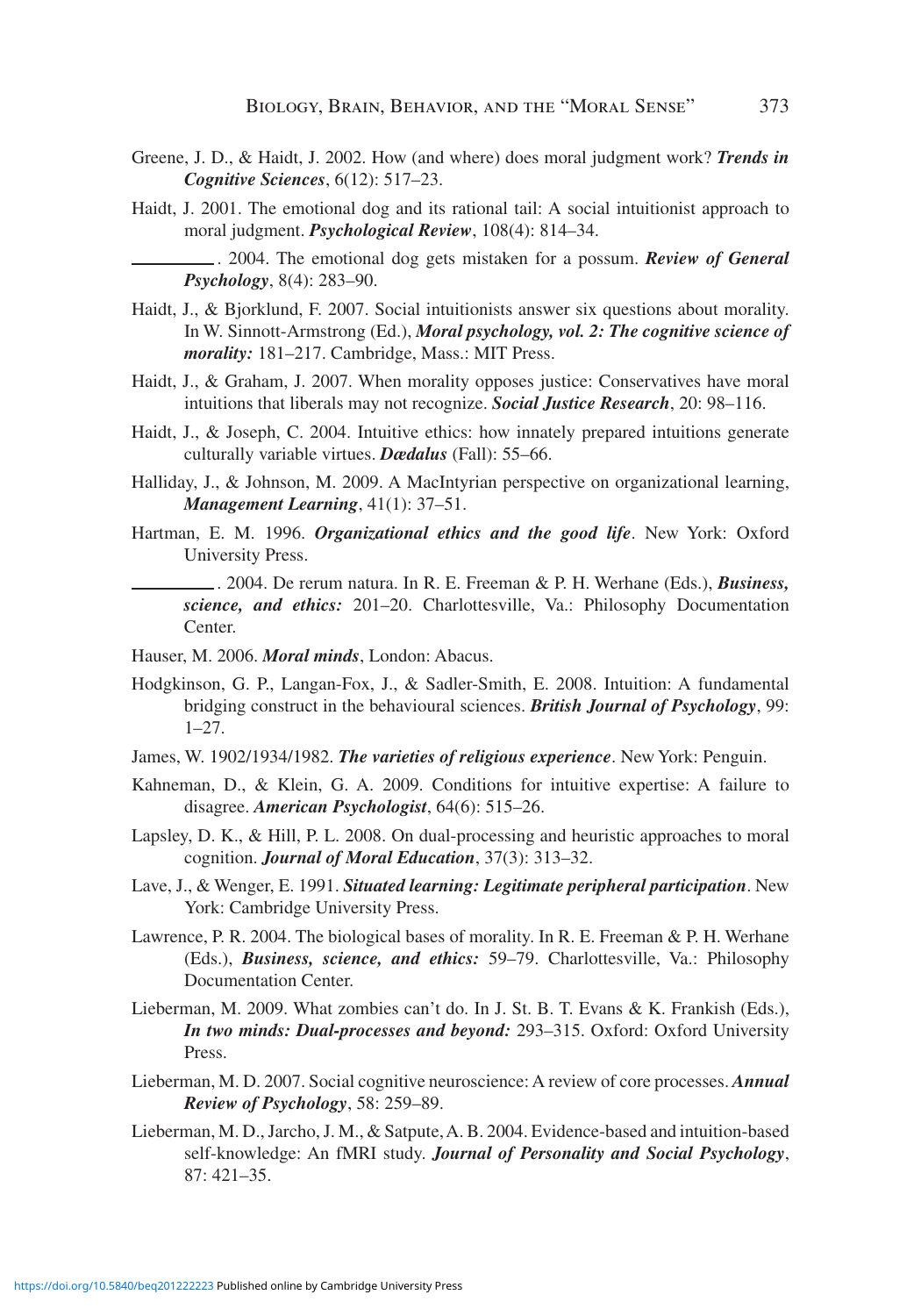MacIntyre, A. 1979. Corporate modernity and moral judgement: Are they mutually exclusive? In K. E. Goodpaster & K. M. Sayre (Eds.), *Ethics and problems of the 21st century:* 122–33 (Notre Dame, Ind.: University of Notre Dame Press).

. 1981. *After virtue: A study in moral theory*. Notre Dame, Ind.: University of Notre Dame Press.

- . 1985. *After virtue*. London: Duckworth.
	- . 1999a. *Dependent rational animals*. London: Duckworth.
- . 1999b. Social structures and their threats to moral agency, *Philosophy*, 74: 311–29.
	- . 2009. *God, philosophies, universities: A history of the Catholic philosophical tradition*. London: Continuum.
- Maitland, I. 1997. Virtuous markets. The market as school of the virtues. *Business Ethics Quarterly*, 7(1): 17–31.
- Messick, D. 2004. Human nature and business ethics. In R. E. Freeman & P. H. Werhane (Eds.), *Business, science, and ethics:* 129–33. Charlottesville, Va.: Philosophy Documentation Center.
- Midgley, M. 2010a. The pseudo-Darwinist conspiracy. *Royal Society of Arts Journal* (Winter): 36–39.
	- . 2010b. *The solitary self*. London: Acumen.
- Mikhail, J. 2007. Universal moral grammar: Theory, evidence and the future. *Trends in Cognitive Science*, 11(4): 143–52.
- Mithen, S. 1996. *The prehistory of the mind: The search for the origins of art, religion, and science*. London: Phoenix.
- Moore, G. 2002. On the implications of the practice-institution distinction: MacIntyre and the application of modern virtue ethics to business. *Business Ethics Quarterly*, 12(1): 19–32.
	- . 2005. Humanizing business: A modern virtue ethics approach. *Business Ethics Quarterly*, 15(2): 237–55.
- Moore, G., & Beadle, R. 2006. In search of organizational virtue in business: Agents, goods, practices, institutions and environments. *Organization Studies*, 27(3): 369–89.
- Nicholson, N. 2000. *Managing the human animal*. London: Texere.
- Nielsen, R. P. 2006. Introduction to the special issue. In search of organizational virtue: Moral agency in organizations. *Organization Studies*, 27(3): 317–21.
- O'Neill, P., & Petrinovich, L. 1998. A preliminary cross-cultural study of moral intuitions. *Evolution and Human Behavior*, 19: 349–67.
- Oakley, J., & Cocking, D. 2001. *Virtue ethics and professional roles*. Cambridge: Cambridge University Press.
- Pinker, S. 2002. *The blank slate: The modern denial of human nature*. New York: Viking.

. 2007. *The stuff of thought: Language as a window into human nature*. London: Allen Lane.

Regan, M. 2007. Moral intuitions and organizational culture. *St. Louis University Law Journal* (2006–2007): 941–87.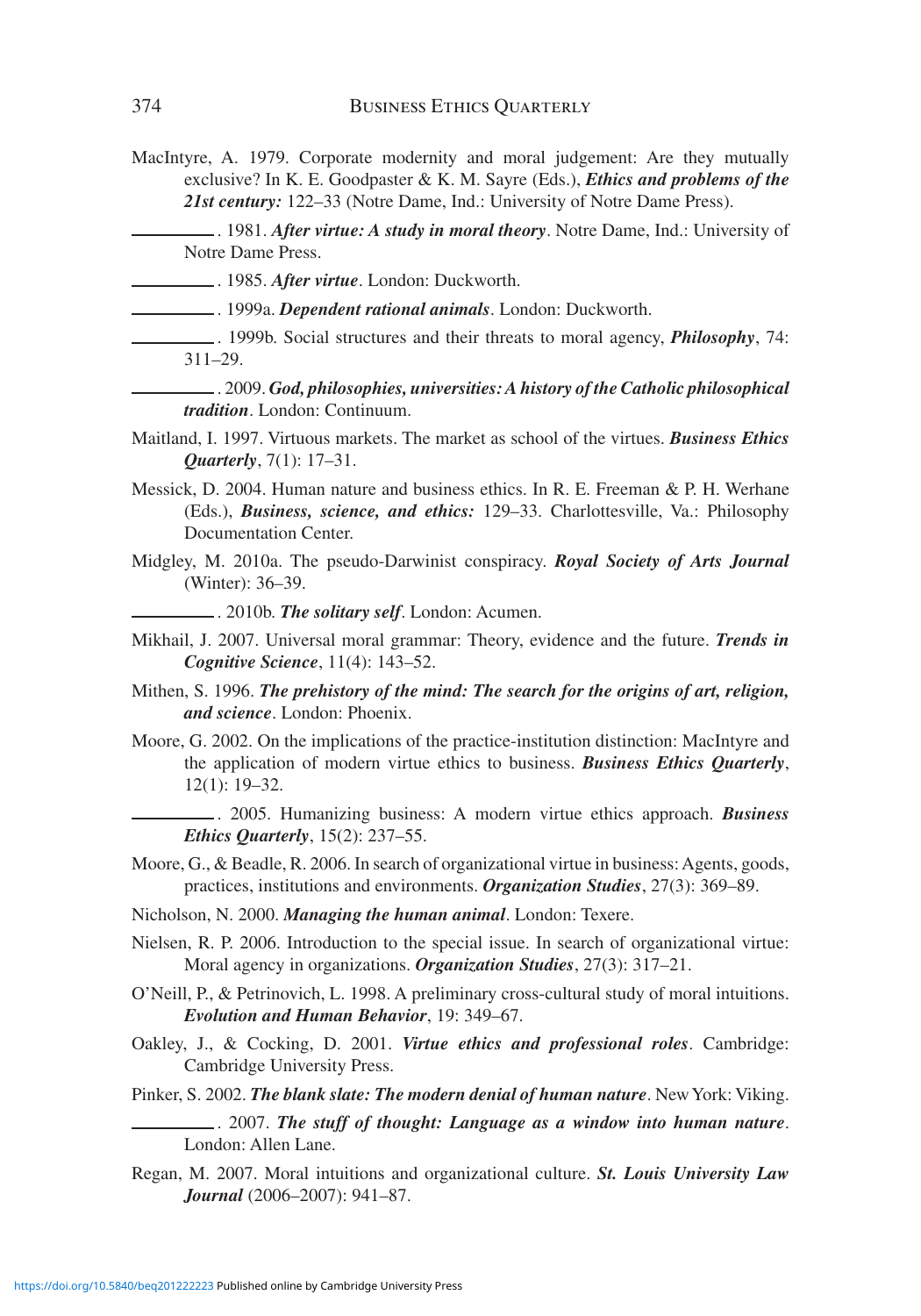- Reynolds, S. J. 2006. A neuro-cognitive model of the ethical decision making process: Implications for study and practice. *Journal of Applied Psychology*, 91: 737–48.
- Roca, E. 2007. Introducing practical wisdom in business schools. *Journal of Business Ethics*, 82: 607–20.
- Rooney, D., & McKenna, B. 2008. Wisdom in public administration: Looking for a sociology of wise practice. *Public Administration Review* (July/August): 709–21.
- Sadler-Smith, E., & Shefy, E. 2004. The intuitive executive: Understanding and applying "gut feel" in decision-making. *Academy of Management Executive*, 18(4): 76–91.
- Salavdor, R., & Folger, R. G. 2009. Business ethics and the brain. *Business Ethics Quarterly*, 19: 1–31.
- Sandler, R. 2005. Introduction: Environmental virtue ethics. In R. Sandler & P. Cafaro (Eds.), *Environmental virtue ethics:* 1–12. Lanham, Md.: Rowman and Littlefield.
- Schneider, W., & Shiffrin, R. M. 1977. Controlled and automatic human information processing: I. Detection, search, and attention. *Psychological Review*, 84: 1–66.
- Schön, D. A. 1983. *The reflective practitioner*. London: Temple Smith.
- Scott, E. D. 2002. Organizational moral values. *Business Ethics Quarterly*, 12(1): 33–55.
- Seligman, M. E. P. 2002. *Authentic happiness: Using the new positive psychology to realize your potential for lasting fulfillment*. New York: Free Press.
- Simon, H. A. 1987. Making management decisions: The role of intuition and emotion. *Academy of Management Executive*, 1(1): 57–64.
- Snell, R. S. 2001. Moral foundations of the learning organization. *Human Relations*, 54(3): 319–42.
- Solomon, R. C. 2003. Victims of circumstances? A defense of virtue ethics in business. *Business Ethics Quarterly*, 13(1): 43–62.
	- . 2004a. Aristotle, ethics and business organizations. *Organization Studies*, 25: 1021–43.
	- . 2004b. Sympathy as a "natural" sentiment. In R. E. Freeman & P. H. Werhane (Eds.), *Business, science, and ethics:* 53–58. Charlottesville, Va.: Philosophy Documentation Center.
- Sonenshein, S. 2007. The role of construction, intuition, and justification in responding to ethical issues at work: The sensemaking-intuition model. *Academy of Management Review*, 32(4): 1022–40.
- Sutherland, K., & Hughes, J. 2000. Is Darwin right? *Journal of Consciousness Studies*, 7(7): 63–86.
- Tappan, M. B. 1990. The development of justice reasoning during young adulthood: A three dimensional model. In M. L. Commons, C. Armon, L. Kohlberg, F. A. Richards, T. A. Grotzer, & J. D. Sinnot (Eds.), *Adult development: Models and methods in the study of adolescent and adult thought*, vol. 2: 235–47. New York: Praeger.
- Trivers, R. L. 1971. The evolution of reciprocal altruism. *The Quarterly Review of Biology*, 46(1): 35–57.
- van Wensveen, L. 2005. Cardinal environmental virtues: A neurobiological perspective. In R. Sandler & P. Cafaro (Eds.), *Environmental virtue ethics:* 173–94. Lanham, Md.: Rowman and Littlefield.